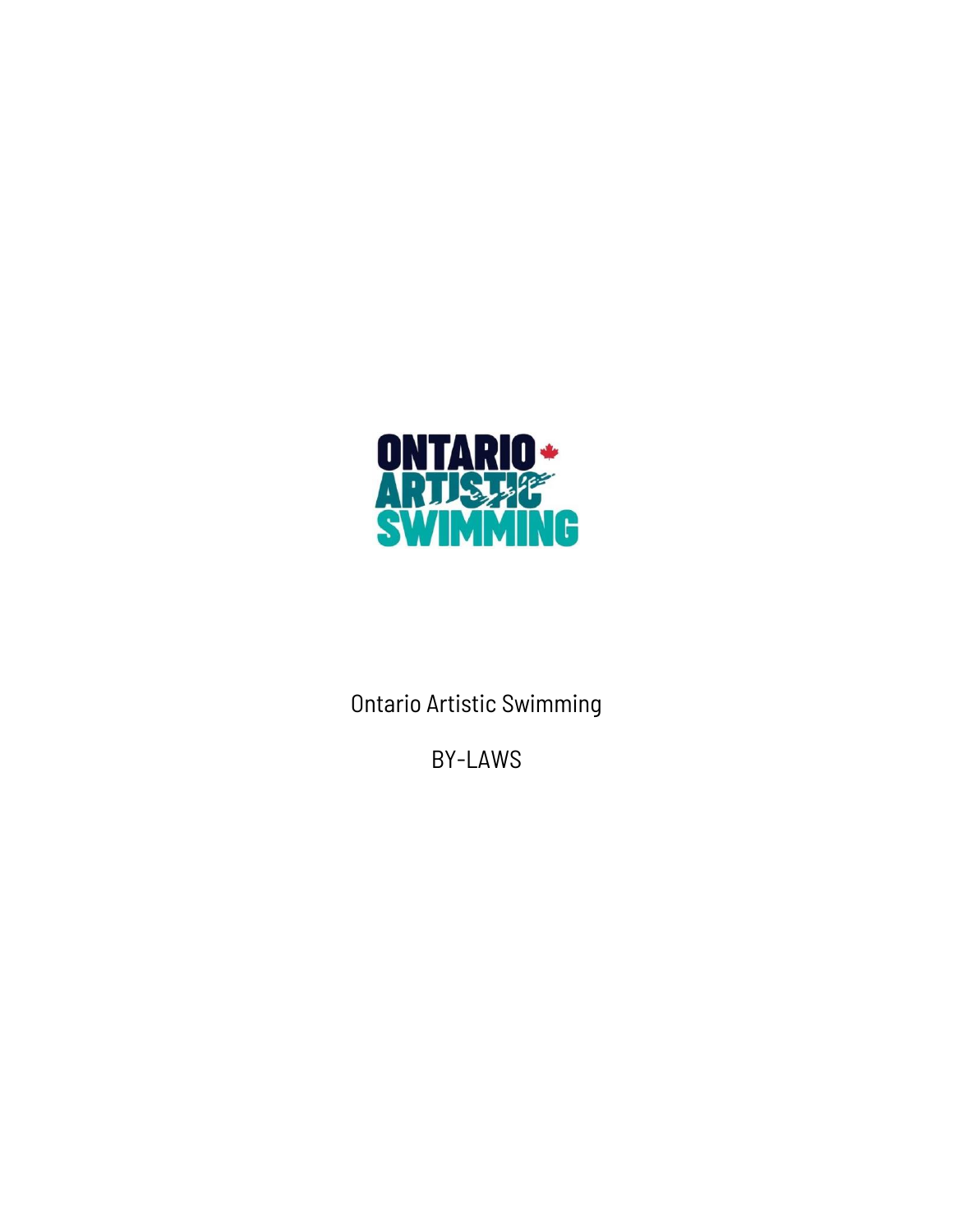# ARTICLE I GENERAL

# Section 1.01 Purpose

a. These By-laws relate to the general conduct of the affairs of Ontario Artistic Swimming, a provincial corporation incorporated under the Act and referred to as "OAS" in these By-laws.

# Section 1.02 Definitions

The following terms have these meanings in these By-laws:

- a. "Act" means the the Ontario Corporations Act or any successor legislation including the Ontario Not-for-Profit Corporations Act, 2010 including the regulations made, pursuant to the Act, and any statutes or regulations that may be substitutes, as amended from time to time;
- b. "Athlete" means any individual participating in the sport of artistic swimming, for recreational or competitive purposes that is registered with OAS;
- c. "Auditor" means an auditing firm appointed by the Members at the Annual Meeting to audit the books, accounts, and records of OAS for a report to the Members at the next Annual Meeting;
- d. "Board" means the Board of Directors of OAS;
- e. "CAS" refers to Canada Artistic Swimming;
- f. "Corporation" refers to OAS;
- g. "Days" means days including weekends and holidays;
- h. "Director" means a member of the Board of Directors of OAS;
- i. "Including" means including but not limited to;
- j. "Member" means any Competitive, Recreational, Scholastic, University artistic swimming club or AquaGO! or Trillium awards program provider registered with OAS;
- k. "Officer" means an individual elected or appointed to serve as an Officer pursuant to these Bylaws;
- l. "Ordinary Resolution" means a resolution passed by a majority of the votes cast on that resolution or is consented to be each member of the Corporation entitled to vote at a meeting of the members or in the case of Directors, entitled to vote at a meeting of the Directors;
- m. "Policy" means a written directive ratified by the Board that defines objectives, principles, procedures, and methods to govern decisions and actions of OAS with respect to its programs and services;
- n. "Registrant" refers to any club or individual that has fulfilled the requirements of registration as required by OAS and has paid any associated registration fees to OAS. OAS uses the Registrant categories and definitions established by CAS. A complete list of Registrant categories can be found in the CAS Registration Policy; and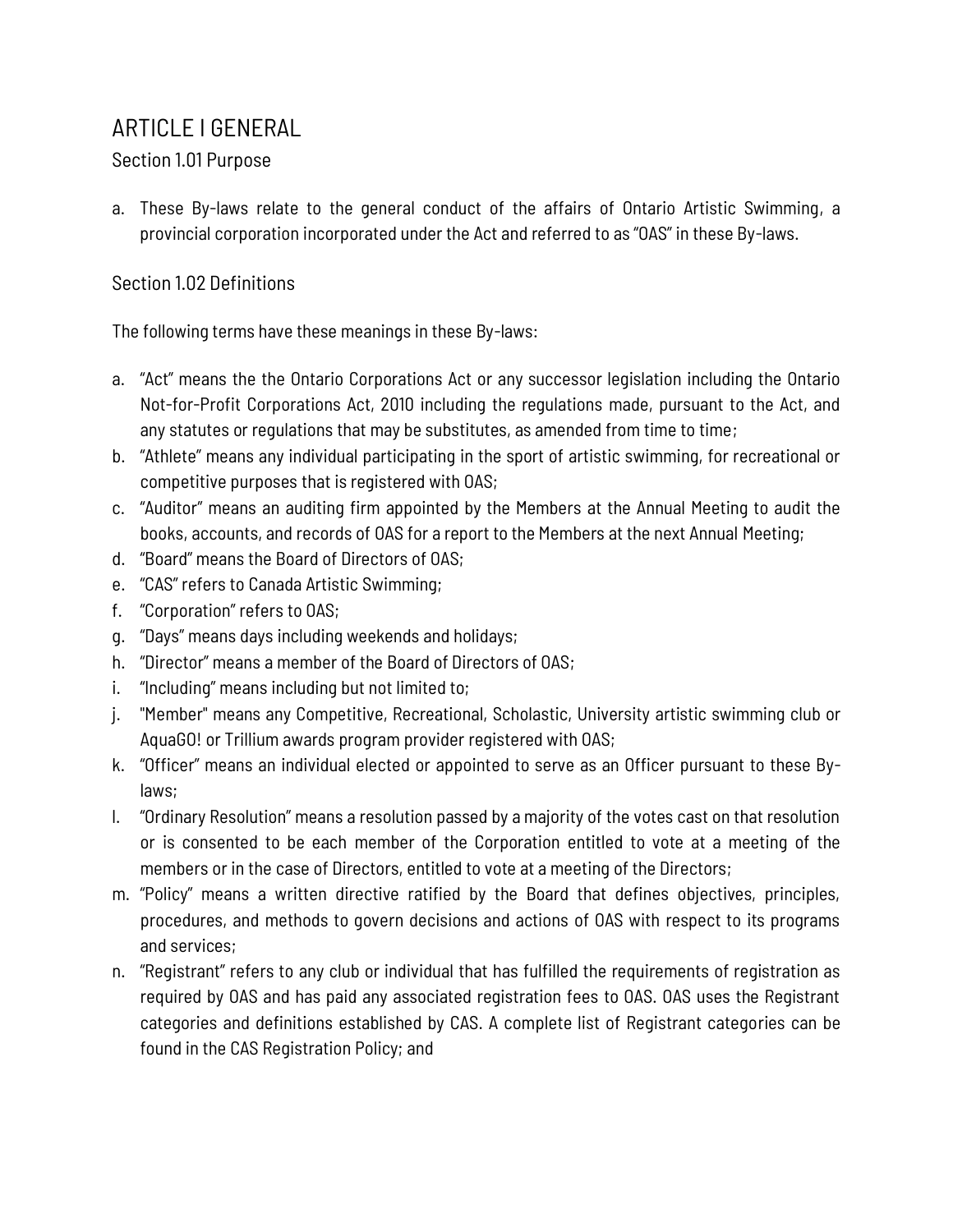o. "Special Resolution" means a resolution passed by a majority of not less than two-thirds of the votes cast on that resolution or is consented to be each member of the Corporation entitled to vote at a meeting of the members of the Corporation.

## Section 1.03 Head Office

The registered office of OAS will be located within the Province of Ontario.

# Section 1.04 No Gain for Members

The Corporation will be carried on without the purpose of gain for its Members and any profits or other accretions to OAS will be used in promoting its objects.

## Section 1.05 Ruling on By-Laws

Except as provided in the Act, the Board will have the authority to interpret any provision of these Bylaws that is contradictory, ambiguous, or unclear, provided such interpretation is consistent with OAS objects.

## Section 1.06 Conduct of Meetings

Unless otherwise specified in these By-laws, meetings of Members and meetings of the Board will be conducted according to Robert's Rules of Order (current edition).

## Section 1.07 Interpretation

Words importing the singular will include the plural and vice versa and words importing persons will include bodies corporate. Words importing an organization name, title, or program will include any successor organizational name, title, or program.

# ARTICLE II MEMBERS AND REGISTRANTS

## Section 2.01 Categories

- a. OAS has the following category of Member:
	- i. Member: Any Competitive, Recreational, Scholastic, University artistic swimming club or AquaGO! or Trillium awards program provider registered with OAS that has fulfilled the requirements of registration as required by OAS and has paid any associated registration fees to OAS.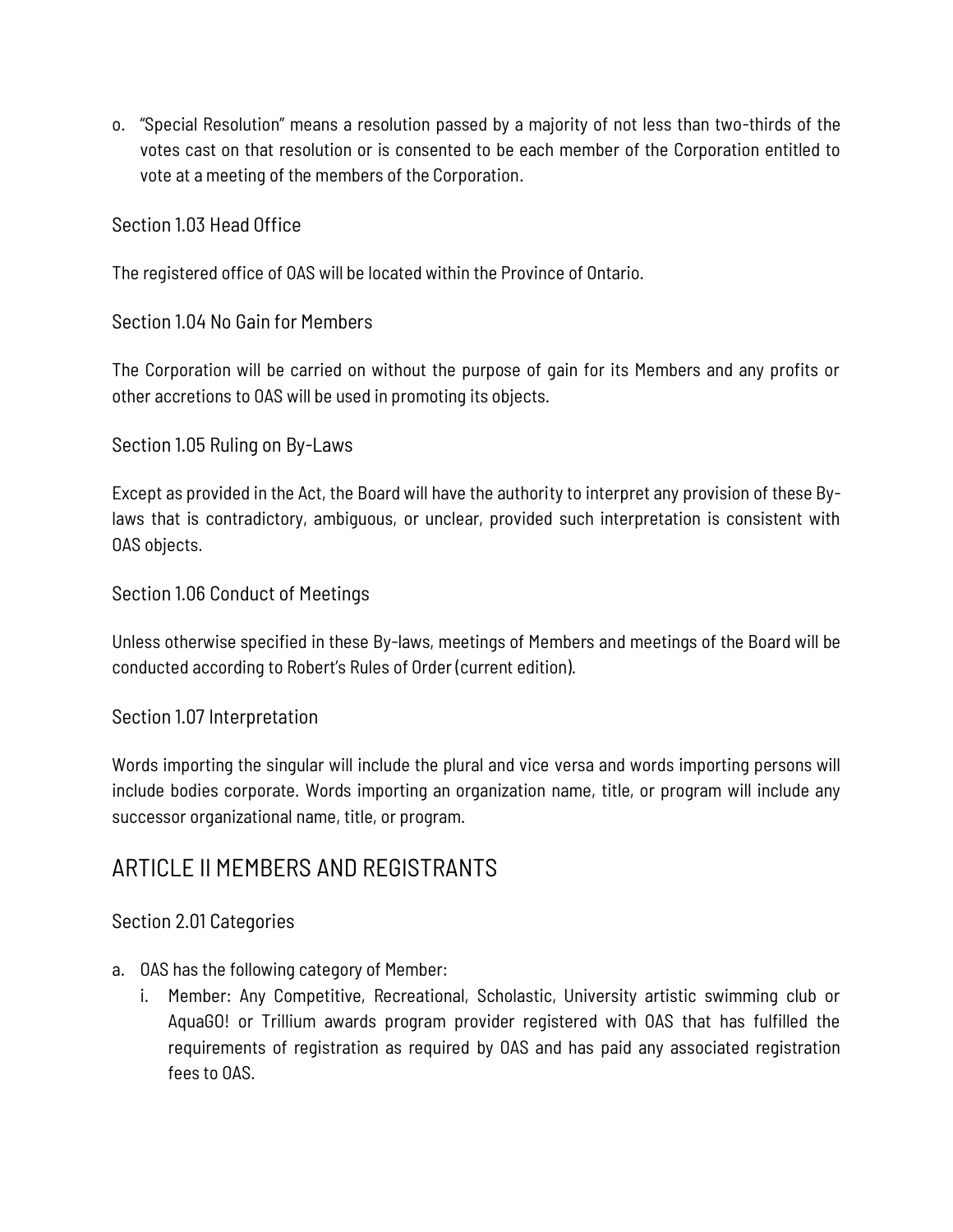b. Registrants are not Members and do not have voting rights.

#### Section 2.02 Admission of Members

- a. No candidate will be admitted as a Member of OAS unless:
	- i. The candidate member has made an application for membership in a manner prescribed by OAS;
	- ii. The candidate member has paid fees in the manner and time prescribed by the Board;
	- iii. The candidate member agrees to uphold and comply with the By-laws and policies of OAS;
	- iv. The candidate member meets any other condition of membership determined by the Board; and
	- v. The candidate member has been approved by majority vote as a Member by the Board or by any committee or individual delegated this authority by the Board.
- b. Each Member shall adopt by-laws and policies that are guided by the By-laws and policies of OAS and shall not at any time make any amendments of its by-laws or policies that conflict with the By-laws or policies of OAS.
- c. A copy of each Member's by-laws and policies as well as a complete list of directors and officers shall accompany each application for membership. All amendments or changes in any such bylaws or policies shall be submitted in writing annually to the President of OAS within fifteen (15) days of their adoption or enactment. A member shall be removed as a Member if it does not remedy any default in the submission of the by-laws or policies within ninety (90) days of receipt from OAS of a written notice advising of such default.

## Section 2.03 Membership Duration and Fees

- a. Unless otherwise determined by the Board, the membership year of OAS will be October 1 to September 30. Members will re-apply annually.
- b. Membership fees and fees for registrants will be determined annually by the Board.

## Section 2.04 Transfer, Suspension, and Termination of Membership

- a. Membership in OAS is non-transferable.
- b. Membership in OAS will terminate immediately upon:
	- i. Expiration of the Member's annual membership, unless renewed in accordance with these Bylaws;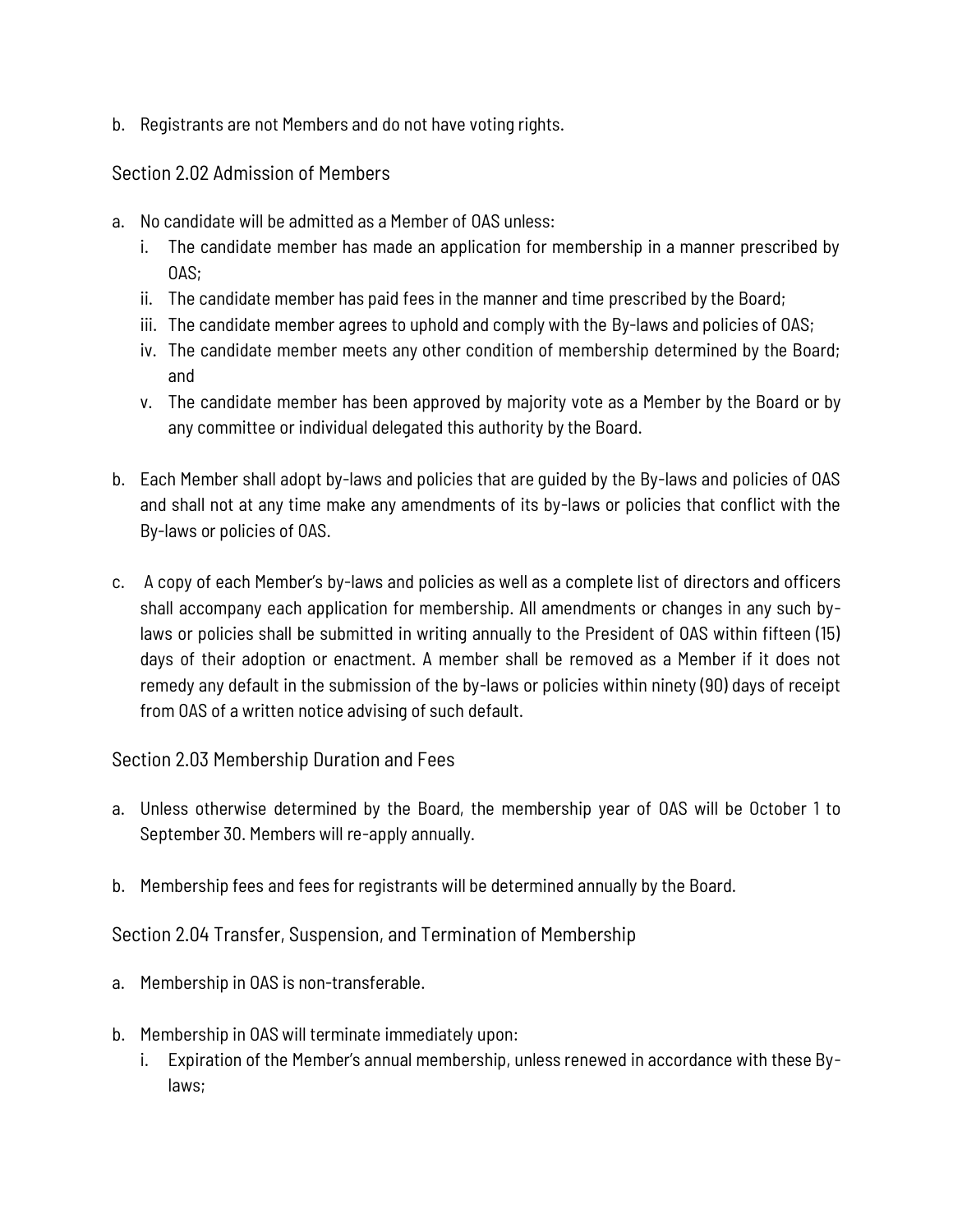- ii. Resignation by the Member by giving written notice to the Secretary of OAS;
- iii. Dissolution of OAS;
- iv. The registered Member dissolves; or
- v. By Ordinary Resolution of the Board or of the Members at a duly called meeting, provided fifteen (15) days' notice is given and the Member is provided with reasons and the opportunity to be heard. Notice will set out the reasons for termination of membership and the member receiving the notice will be entitled to submit a written submission opposing the termination.
- c. A Member will be expelled from OAS for failing to pay membership fees or monies owed to OAS in the manner and time prescribed by the Board.
- d. A Member may not resign from OAS when the Member is subject to disciplinary investigation or action by OAS.
- e. Any fees, subscriptions or other monies owed to OAS by suspended or expelled Members will remain due.
- f. Members and Registrants may be disciplined in accordance with OAS policies and procedures relating to the discipline of Members and Registrants. In addition to expulsion for failure to pay Membership fees, a Member may be suspended or expelled from OAS if it fails to comply with any of the OAS policies and procedures in accordance with its policies for discipline.

## Section 2.05 Good Standing

- a. A Member will be in good standing provided that the Member:
	- i. Has not ceased to be a Member;
	- ii. Has not been suspended or expelled from membership, or had other membership restrictions or sanctions imposed;
	- iii. Has completed and remitted all documents as required by OAS;
	- iv. Has complied with OAS By-laws, policies and rules;
	- v. Is not subject to a disciplinary investigation or action by OAS, or if subject to disciplinary action previously, has fulfilled all terms and conditions of such disciplinary action to the satisfaction of the Board; and
	- vi. Has paid all required membership fees.
- b. Members that cease to be in good standing, as determined by the Board or a Disciplinary Panel, will not be entitled to vote at meetings of the Members or be entitled to the benefits and privileges of membership until such time as the Board is satisfied that the Member has met the definition of good standing.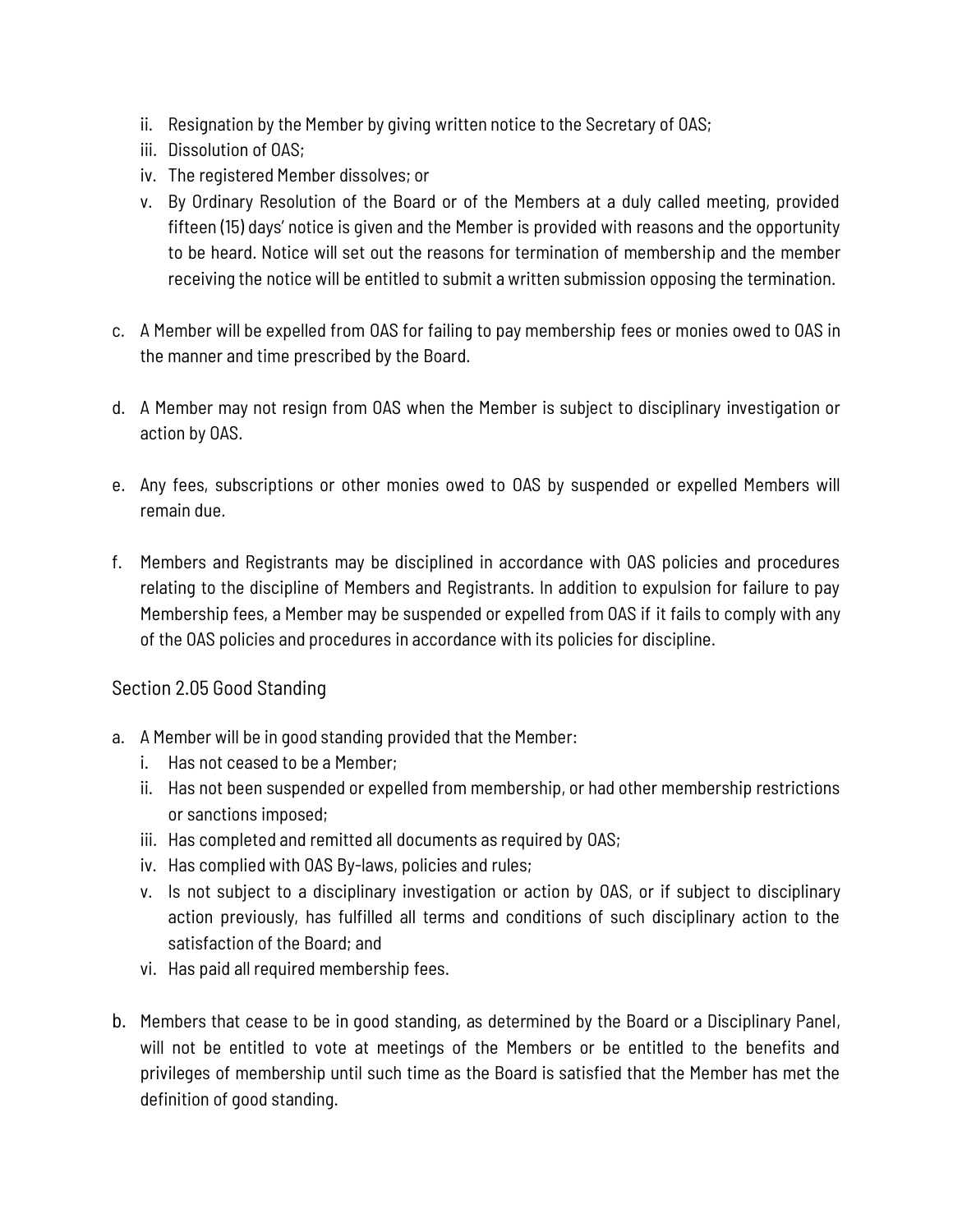Section 2.06 Registrants

a. Term - Unless otherwise determined by the Board, the registration term of a Registrant will be from the time of registration to the completion of their registered programming, however in no case shall the registration term exceed one year, unless the Registrant re-registers accordingly.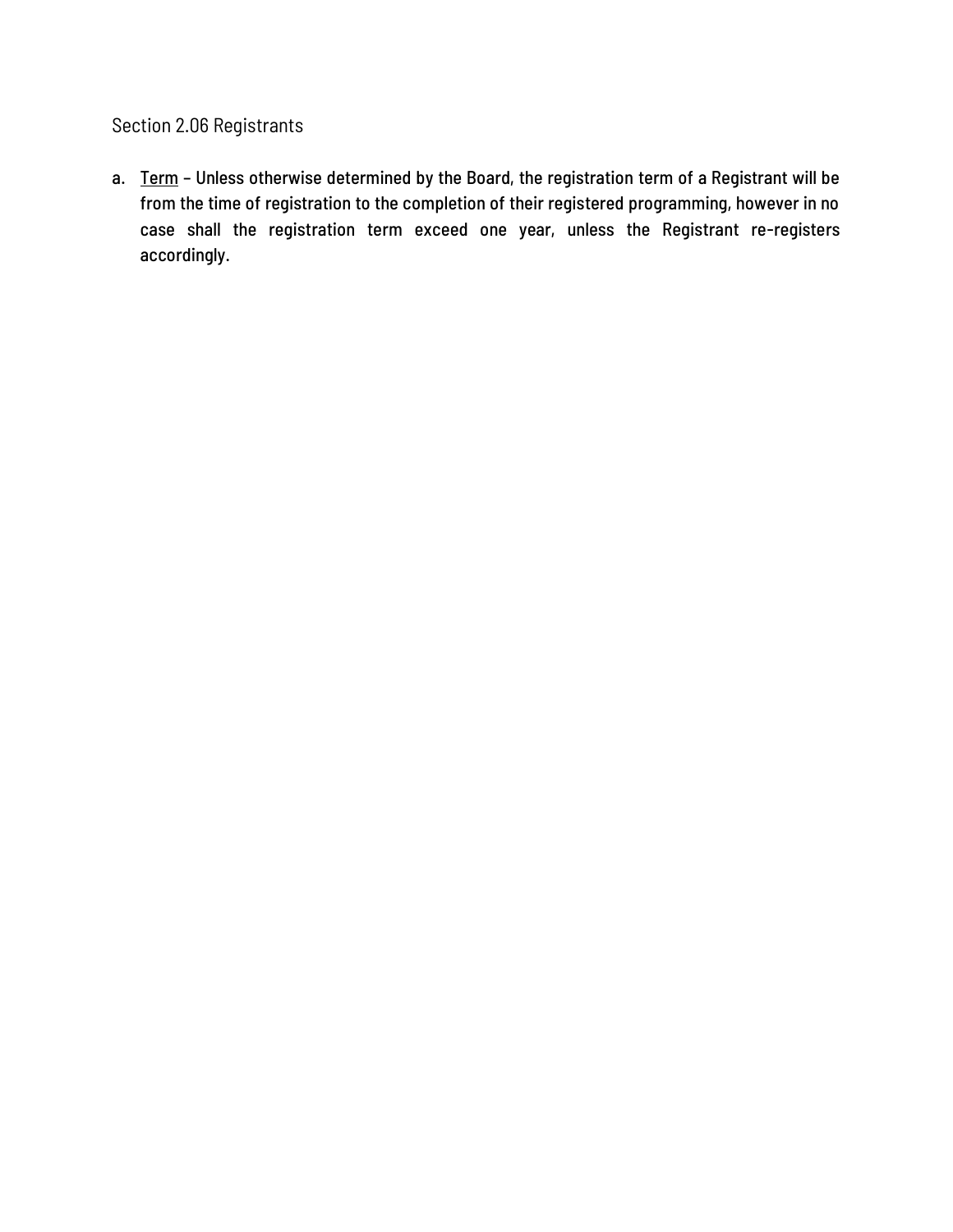- b. Fees Registrant fees will be determined by the Board.
- c. Expulsion and Termination A Registrant ceases to be a Registrant if:
	- i. The Registrant fails to maintain any of the qualifications or conditions of being a Registrant described herein;
	- ii. The Registrant terminates their registration. If the Registrant terminates their registration, they will still be responsible for all outstanding fees associated with their registration;
	- iii. The Registrant fails to pay fees owed to the Corporation as required;
	- iv. The Registrant fails to comply with Corporation's policies as determined by the Board;
	- v. The Registrant's term of registration expires; or
	- vi. The Corporation is dissolved.
- d. Good Standing A Registrant will be in good standing provided that the Registrant:
	- i. Has not ceased to be a Registrant;
	- ii. Has not been suspended, resigned, or been expelled or had other restrictions or sanctions imposed;
	- iii. Has completed and remitted all documents and registrations as required by the Corporation;
	- iv. Has complied with the By-laws, policies, procedures, rules, and regulations of the Corporation;
	- v. Is not subject to a disciplinary investigation or action by the Corporation, or if subject to disciplinary action previously, has fulfilled all terms and conditions of such disciplinary action to the satisfaction of the Board and or the Management Committee; and
	- vi. Has paid all required fees to the Corporation or their applicable Member club, as required; and
	- vii. Has paid all required fees to the Corporation or their applicable Member club, as required.
- e. Cease to be in Good Standing Registrants who cease to be in good standing may have privileges suspended and will not be entitled to the benefits and privileges of the Corporation's programming or be eligible to act as a Director or Committee Member until such time as the Board is satisfied that the Registrant has met the definition of good standing.

# ARTICLE III MEETINGS OF MEMBERS

## Section 3.01 Annual Meetings

OAS will hold meetings of Members at such date, time and place as determined by the Board within the Province of Ontario. The Annual Meeting will be held within fifteen (15) months of the last Annual Meeting and within six (6) months of the fiscal year end of OAS. Any Member, upon request, will be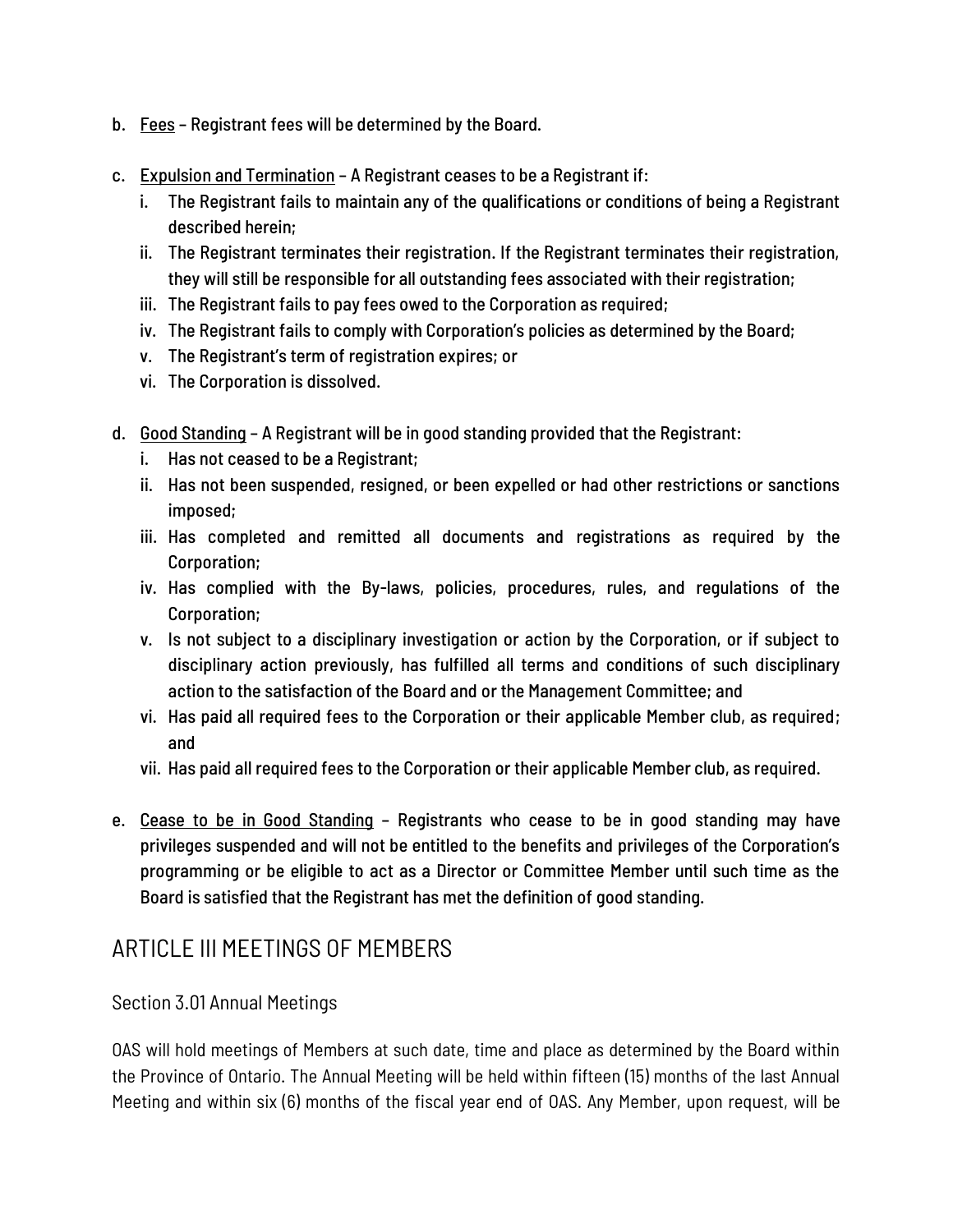provided, not less than ten (10) days before the annual meeting, with a copy of the approved financial statements, auditor's report, or review engagement report.

## Section 3.02 Special Meetings

A Special Meeting of the Members may be called at any time by Ordinary Resolution of the Board or upon the written requisition of ten percent (10%) or more of the Members for any purpose connected with the affairs of OAS that does not fall within the exceptions listed in the Act or is otherwise inconsistent with the Act, within twenty-one (21) days from the date of the deposit of the requisition.

# Section 3.03 Meetings by Electronic Means

Any person entitled to attend a meeting of Members may participate in the meeting by telephonic or electronic means that permits all participants to communicate adequately with each other during the meeting if OAS makes such means available. A person so participating in a meeting is deemed to be present at the meeting. The Directors or Members, as the case may be, may determine that the meeting be held entirely by telephonic or electronic means that permit all participants to communicate adequately with each other during the meeting.

# Section 3.04 Notice

Written or electronic notice of the date of the Annual Meeting of the Members will be given to all Members in good standing, Directors, and the Auditor at least ten (10) days and not more than fifty (50) days prior to the date of the meeting. Notice will contain a reminder of the right to vote by proxy or by absentee ballot, a proposed agenda, reasonable information to permit Members to make informed decisions, nominations of Directors, and the text of any resolutions or amendments to be decided.

## Section 3.05 Waiver of Notice

Any person who is entitled to notice of a meeting of the Members may waive notice, and attendance of the person at the meeting is a waiver of notice of the meeting, unless the person attends the meeting for the express purpose of objecting to the transaction of any business on the grounds that the meeting was not lawfully called in accordance with these By-laws.

# Section 3.06 Error or Omission in Giving Notice

No error or omission in giving notice of any meeting of the Members shall invalidate the meeting or make void any proceedings taken at the meeting.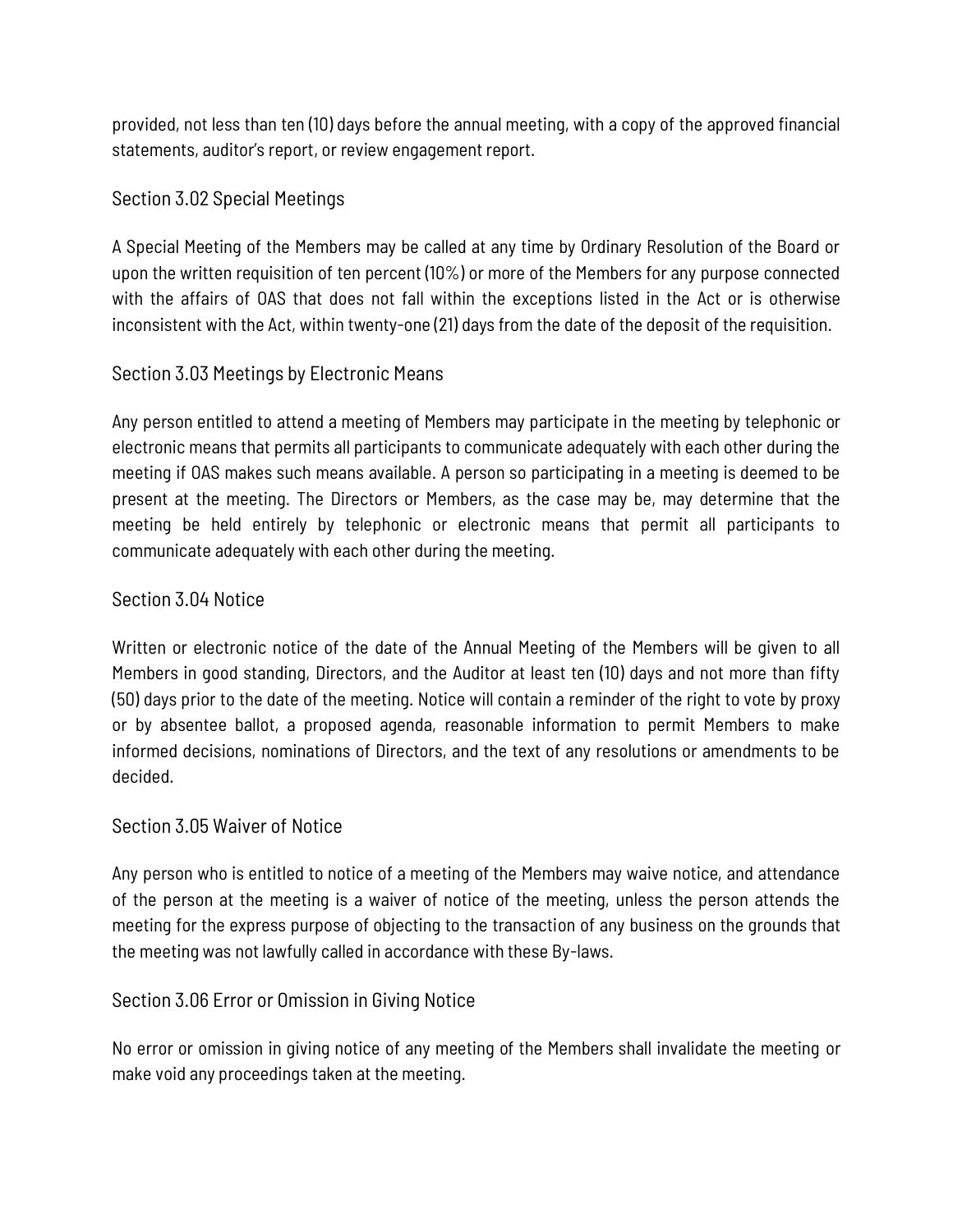## Section 3.07 New Business

No other item of business will be included in the notice of the meeting of the Members unless notice in writing of such other item of business, or a Member's proposal, has been submitted to the Board sixty (60) days prior to the meeting of the Members in accordance with procedures as approved by the Board. Copies of all such proposals together with copies of any amendments thereto then proposed by the Board and copies of all resolutions put forward by the Board shall be sent to all Members with the agenda and the notice calling an Annual Meeting.

#### Section 3.08 Quorum

One-third (1/3) of the Members, present or by proxy, will constitute a quorum. If a quorum is present at the opening of a meeting of the Members, the Members present may proceed with the business of the meeting, even if a quorum is not present throughout the meeting.

#### Section 3.09 Scrutineers

At the beginning of each meeting, the Board may appoint one or more scrutineers who will be responsible for ensuring that votes are properly cast and counted.

#### Section 3.10 Adjournments

With the majority consent of the Members present and quorum is ascertained, the Members may adjourn a meeting of Members and no notice is required for continuation of the meeting, if the meeting is held within thirty (30) days. Any business may be brought before or dealt with at any adjourned meeting which might have been brought before or dealt with at the original meeting in accordance with the notice calling the same.

#### Section 3.11 Attendance

The only persons entitled to attend a meeting of the Members are the Delegates representing Members, the Directors, the auditors of OAS (or the person who has been appointed to conduct a review engagement, if any) and others who are entitled or required under any provision of the Act or the articles to be present at the meeting. Any other person may be admitted only if invited by the Chair of the meeting or with the majority consent of the Members present at the meeting.

#### Section 3.12 Chair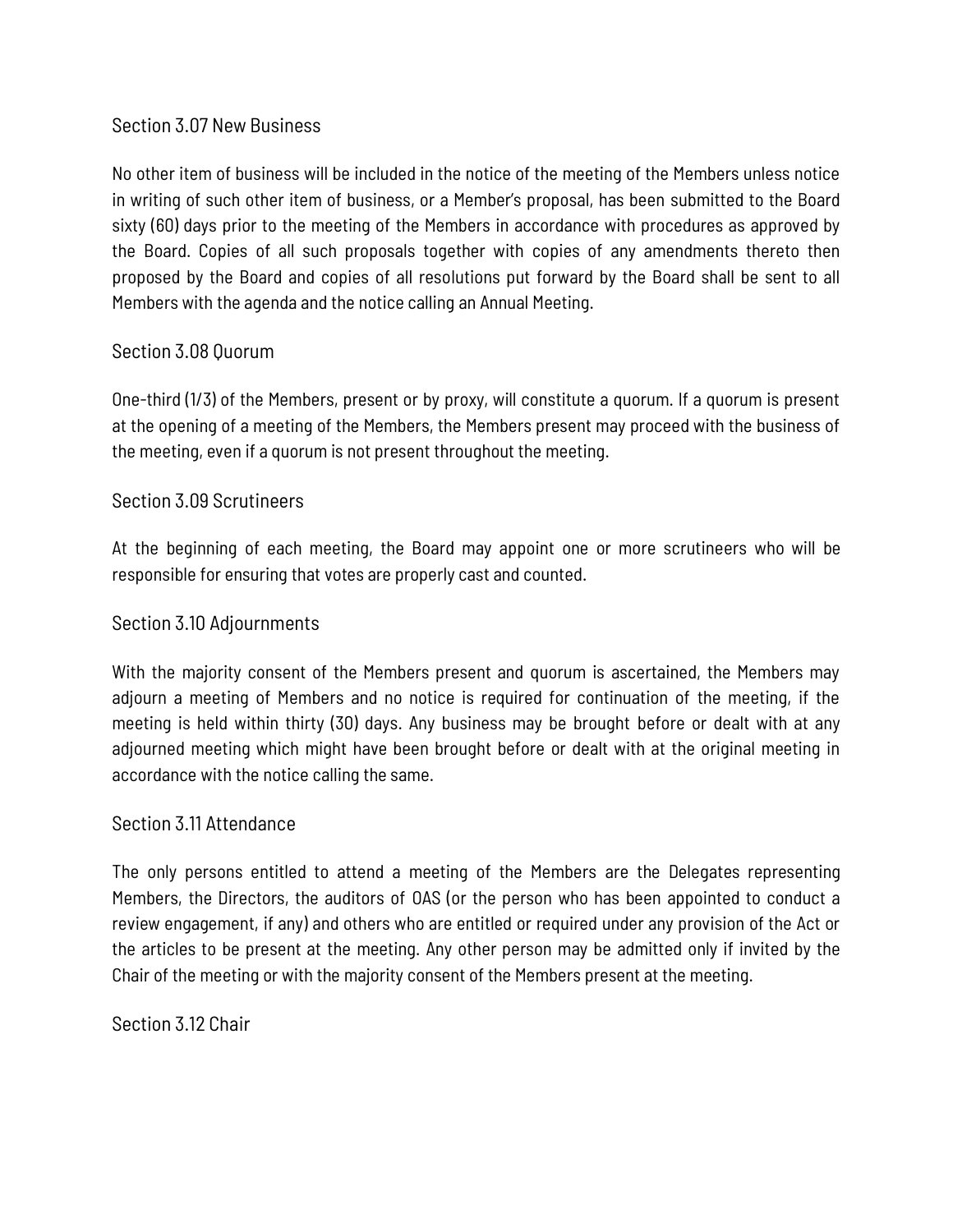The President will be the Chair of all meetings of Members unless another individual is designated by the President, or the Board of Directors by Ordinary Resolution, and approved by an Ordinary Resolution of the voting Members in attendance in person or by proxy.

Section 3.13 Voting at Meetings of Members

- a. Members will have the following voting rights at all meetings of the Members:
	- i. Members shall each have one (1) vote, and that vote shall be exercised by a Delegate; and
	- ii. Members may have a second vote if the Member has twenty-six (26) or more registered competitive athletes as of fifteen (15) days prior to the Members meeting.
- b. Members will appoint in writing (inclusive of electronic notice) to OAS, seven (7) days prior to the meeting of Members, the name of the Delegate to represent the Member. Delegates must be at least eighteen (18) years of age, of sound mind, and be acting as the Member's representative. A Delegate may only represent one Member.
- c. The Directors may set a date as the record date for the purpose of determining Members entitled to vote at any meeting of Members and whether the Member has one or two votes. The record date must not be no more than fifteen (15) days prior to the meeting.

# Section 3.14 Proxy Voting

- a. Every Member entitled to vote at a meeting of Members may, by means of a proxy, appoint a proxy holder, or one or more alternate proxy holders, to attend and vote on behalf of the Member. The proxy holder need not be a Member.
- b. The proxy holder may not hold more than two (2) proxies.
- c. A proxy must:
	- i. Be signed by the Member;
	- ii. Be in a form that complies with the Act;
	- iii. Comply with the format stipulated by OAS; and
	- iv. Be submitted to the OAS Registered Office at least forty-eight (48) hours prior to the meeting of the Members.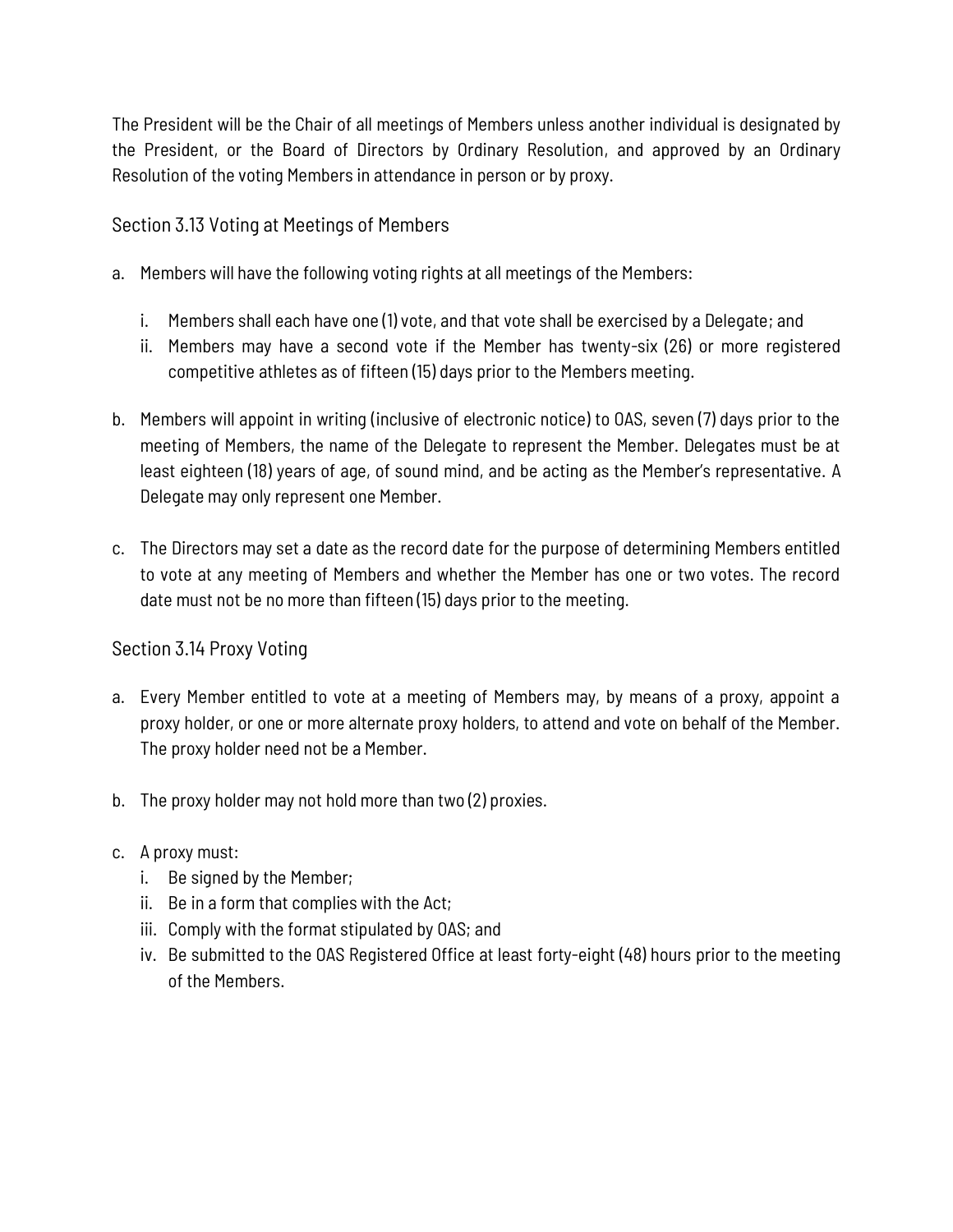Section 3.15 Absentee Ballot

A Member may vote in writing in advance of the meeting of the Members on published proposed resolutions and for the election of Directors by so indicating the vote to the Secretary prior to the vote being taken.

Section 3.16 Electronic Voting

A Member may vote by mail, or by telephonic or electronic means if:

- i. The votes may be verified as having been made by the Member entitled to vote; and
- ii. OAS is not able to identify how each Member voted.

# Section 3.17 Voting Procedure

Except upon the demand by at least ten (10) Members for a secret ballot prior to the vote being held, voting on resolutions or proposals other than the election of Directors (which must be held by secret ballot) will be held by means specified by the Board.

Section 3.18 Majority of Votes

a. Except as otherwise provided in these By-laws, the majority of votes will decide each issue. In the case of a tie, the issue is defeated.

Section 3.19 Written Resolution

A resolution signed by all the Members entitled to vote on that resolution at a meeting of the Members is as valid as if it had been passed at a meeting of the Members.

# ARTICLE IV GOVERNANCE

Section 4.01 Composition of the Board

The Board will consist of seven (7) Directors as follows:

i. Seven (7) Directors-at-large

Section 4.02 Election of Directors

- a. To be eligible for election as a Director, an individual must:
	- i. Be eighteen (18) years of age or older;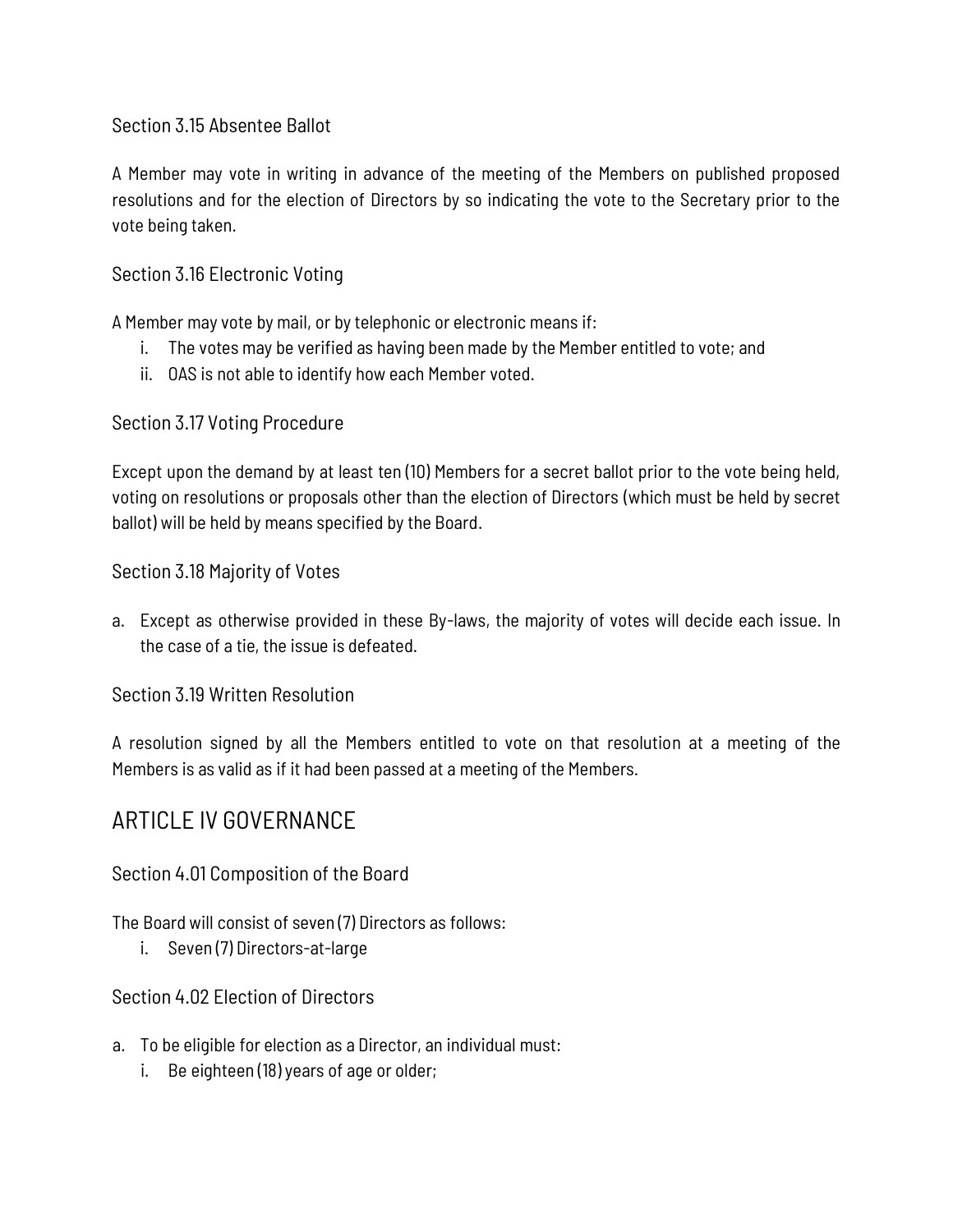- ii. Not have been found under the Substitute Decisions Act, 1992 or under the Mental Health Act to be incapable of managing property;
- iii. Have the power under law to contract;
- iv. Have not been declared incapable by a court in Canada or in another country;
- v. Not have the status of bankrupt;
- vi. Not be a person not in Good Standing with OAS or any other sport organization;
- vii. Be a "resident" of Ontario as that term is defined in the Income Tax Act (Canada);
- viii.Not hold any employment or contractor position(s) with CAS, any other CAS Member, or with the Corporation or its Members.
- b. The Board of Directors may only have one (1) Director affiliated with a Member at one time. Affiliation includes being employed by, or engaged in activities with, a Member including as a director, officer, committee member, coach, manager, athlete family member or other individual registered with the Member. For clarity, if the Board has a current Director who is affiliated with a Member, an individual who is also affiliated with that same Member would not be permitted to stand for election. If a Director becomes affiliated with a Member after being elected as a Director and there is a second Director affiliated with the same Member, the Director that no longer meets eligibility requirements under this section must resign as a Director of OAS.
- c. The Nominations Committee is a Standing Committee of OAS and will undertake the responsibilities described in these By-laws and the policies of OAS.
- d. At least ninety (90) days prior to the Annual Meeting, the Nominations Committee will issue a 'Call for Nominations' using any means of communication. The 'Call of Nominations' will state the method that the nominations are to be made, the requirements for the position, and the deadline for submission which will be no later than thirty (30) days prior to the Annual Meeting.
- e. Any nomination of an individual for election as a Director will:
	- i. Include the written consent of the nominee by signed or electronic signature;
	- ii. Be submitted to the Registered Office thirty (30) days prior to the Annual Meeting. This timeline may be extended by Ordinary Resolution of the Board; and
	- iii. Comply with the procedures established by OAS policies and these By-laws.
- f. Valid nominations will be circulated to Members at the Annual Meeting prior to the elections.
- g. Directors will be elected at each Annual Meeting as follows:
	- i. Three (3) Directors-at-large will be elected at alternate Annual Meetings to those listed in sub-sections ii and iii.;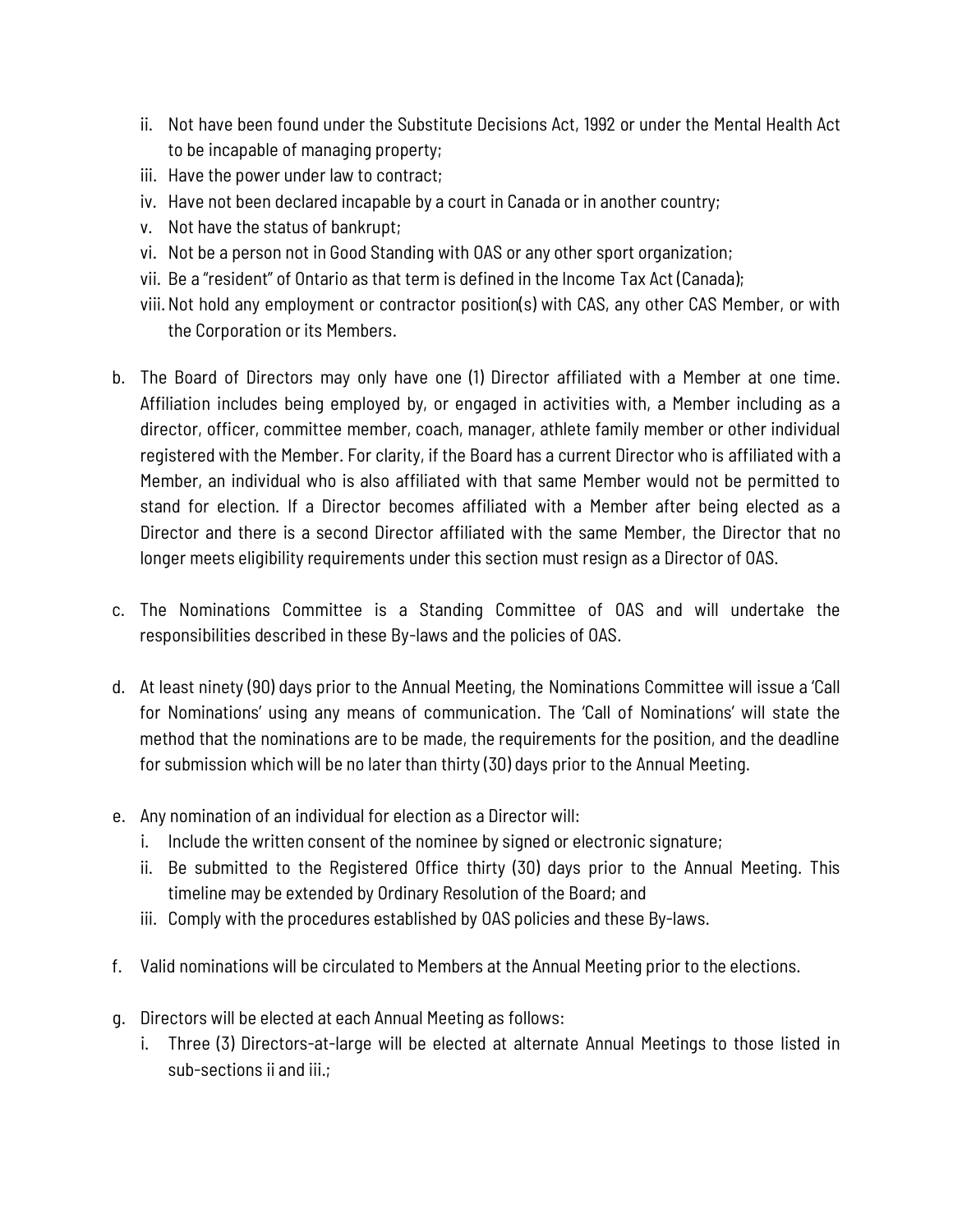- ii. Two (2) Directors-at-large will be elected at alternate Annual Meetings to those listed in subsections i. and iii.; and
- iii. Two (2) Directors-at-Large will be elected at alternate Annual Meetings to those listed in subsections ii. and ii.
- h. Elections will be decided by the Members in accordance with the following:
	- i. One Valid Nomination: Winner declared by Ordinary Resolution; or
	- ii. More Nominees than Eligible Positions: The nominee(s) receiving the greatest number of votes and ascertain an Ordinary Resolution will be elected. In the case of a tie, the nominee receiving the fewest votes will be deleted from the list of nominees and a second vote will be conducted. If there continues to be a tie and more nominees than positions, the nominee receiving the fewest votes will be deleted from the list of nominees until there remains the appropriate number of nominees for the position(s) or until a winner is declared. If there continues to be a tie, the winner(s) will be declared by Ordinary Resolution of the Board.
- i. An elected Director who does not meet the eligibility requirements for election as Director will have sixty (60) days to become eligible for the position or will be removed as a Director of OAS.
- j. Directors will serve terms of three (3) years to a maximum of three (3) consecutive terms and will hold office until their successors have been duly elected in accordance with these By-laws, unless they resign, are removed from or vacate their office.

Section 4.03 Resignation and Removal of Directors Termination

- a. A Director may resign from the Board at any time by presenting their written notice of resignation to the Board. This resignation will become effective the date on which the notice is received by the Secretary or at the time specified in the notice, whichever is later. When a Director who is subject to a disciplinary investigation or action by OAS resigns, that Director will nonetheless be subject to any sanctions or consequences resulting from the disciplinary investigation or action.
- b. The office of any Director will be vacated automatically if:
	- i. The Director resigns;
	- ii. The Director is found to be incapable of managing property by a court or under Ontario law;
	- iii. The Director is found by a court to be of unsound mind;
	- iv. The Director becomes bankrupt or suspends payment of debts or compounds with creditors or makes an authorized assignment in bankruptcy or is declared insolvent; or
	- v. The Director dies.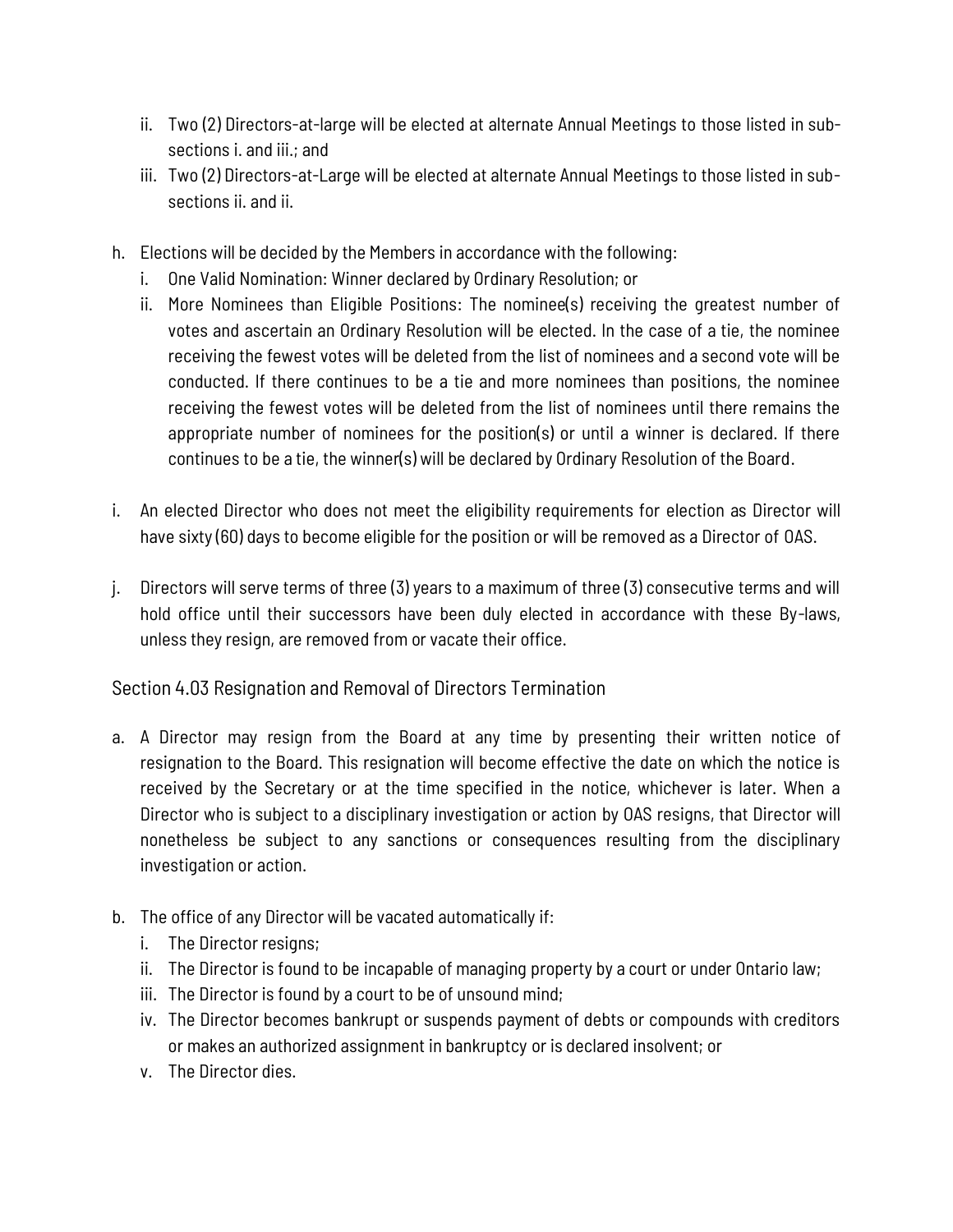c. An elected Director may be removed by Ordinary Resolution of the Members at a Special Meeting of the Members provided the Director has been given reasonable written notice of, and the opportunity to be present and to be heard at, such a meeting.

## Section 4.04 Filling a Vacancy on the Board

Where the position of a Director becomes vacant for whatever reason and there is still a quorum of Directors, the Board may appoint a qualified individual to fill the vacancy for the remainder of the term. Alternatively, the Board may decide by Ordinary Resolution that one or more Directors will execute the duties of the vacant Director position for the remainder of the unexpired term.

#### Section 4.05 Meetings of the Board

- a. A meeting of the Board will be held at any time and place as determined by the President, or by written requisition of at least three (3) Directors.
- b. The President will be the Chair of all Board meetings unless designated by the President. In the absence of the President, or if the meeting of the Board was not called by the President, the Vice President (or designate) will be the Chair of the meeting. Notice of such meetings shall be given in person, or by telephone or electronic mail to each Director as least forty-eight (48) hours prior to the scheduled meeting or shall be mailed to each Director not less than five (5) business days before the meeting is to take place. No notice of a meeting of the Board of Directors is required if all Directors waive notice, or if those absent consent to the meeting being held in their absence.
- c. For a first meeting of the Board held immediately following the election of Directors at a meeting of the Members, or for a meeting of the Board at which a Director is appointed to fill a vacancy on the Board, it is not necessary to give notice of the meeting to the newly elected or appointed Director(s).
- d. The Executive Director is entitled to attend and participate in all meetings of the Board but is not a Director and shall not vote.
- e. The Board will hold at least six (6) meetings per year.
- f. At any meeting of the Board, quorum will be a majority of Directors
- g. Each Director is entitled to one vote. Voting will be by a show of hands, written, or orally unless a majority of Directors present request a secret ballot.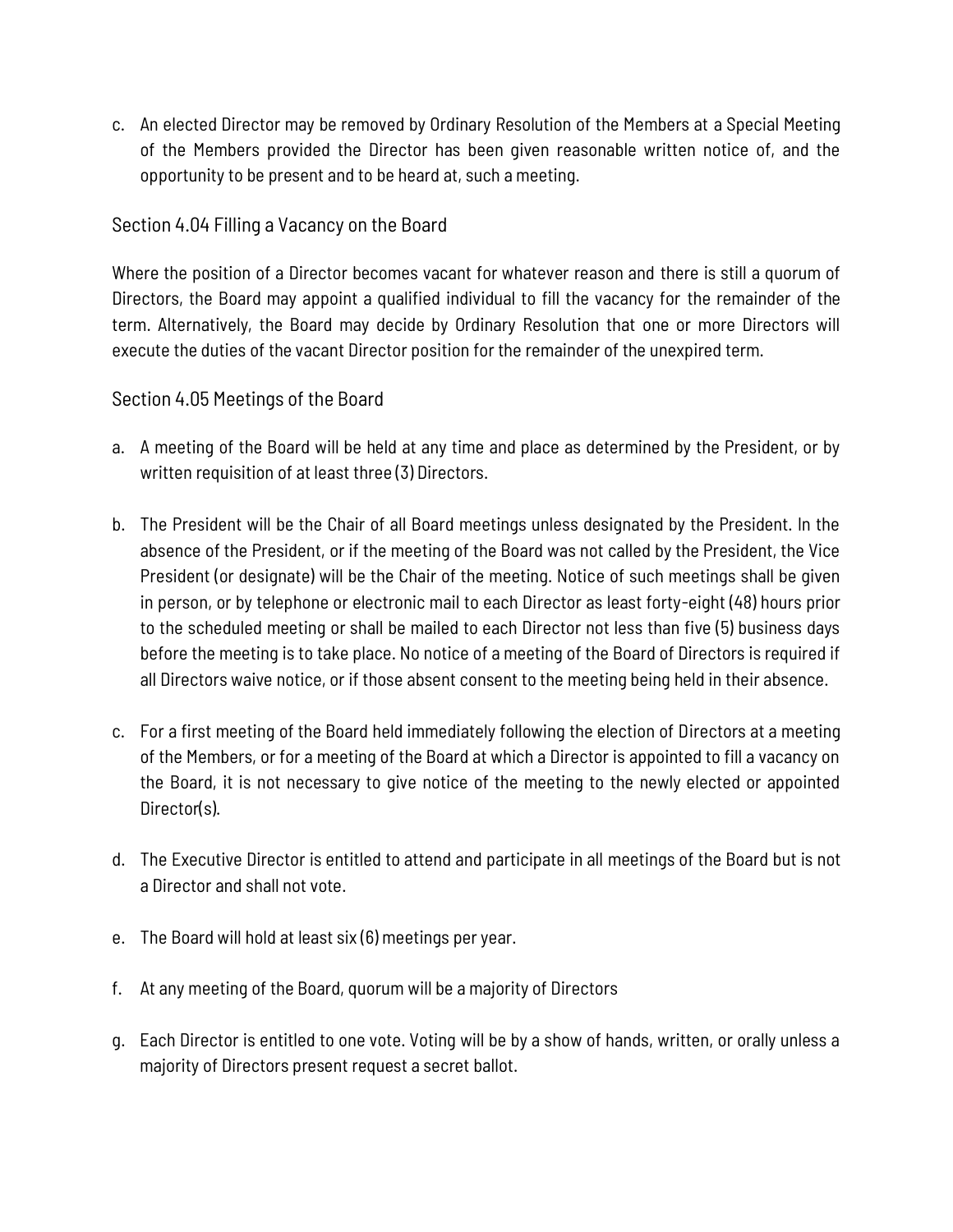- h. Resolutions will be passed upon a majority of the votes being in favour of the resolution.
- i. No person shall act for an absent Director at a meeting of the Board.
- j. A resolution in writing signed by all the Directors is as valid as if it had been passed at a meeting of the Board.
- k. The Board may, by Ordinary Resolution, consider business in-camera if the business deals with:
	- i. Discipline of any Director or Member;
	- ii. Expulsion or suspension of any person from any office of OAS, or of any organization from membership in OAS;
	- iii. Recruitment and employment of personnel;
	- iv. Acquisition of property or other contractual arrangements; or
	- v. Preparation or planning for the presentation of a competitive bid, quote, or similar activity.
- l. Meetings of the Board will be closed to Members and the public except by invitation of the Board.
- m. A meeting of the Board may be held by telephone conference call or by means of another telecommunications technology. Directors who participate in a meeting by telecommunications technology are considered to have attended the meeting.

# ARTICLE V GOVERNANCE – THE BOARD

## Section 5.01 Duties of Directors

Every Director will:

- i. Act honestly and in good faith with a view to the best interests of OAS; and
- ii. Exercise the care, diligence, and skill that a reasonably prudent person would exercise in comparable circumstances.

Section 5.02 Powers of the Board

Except as otherwise provided in the Act or these By-laws, the Board has the powers of OAS and may delegate any of its powers, duties, and functions:

- i. Establish the OAS Mission, Vision, Values and monitor progress towards desired results;
- ii. Prepare governing documents and organizational policies;
- iii. Recruit, hire and supervise the Executive Director (ED), ongoing evaluation of the ED's performance, competence, and integrity, and setting the ED's compensation package;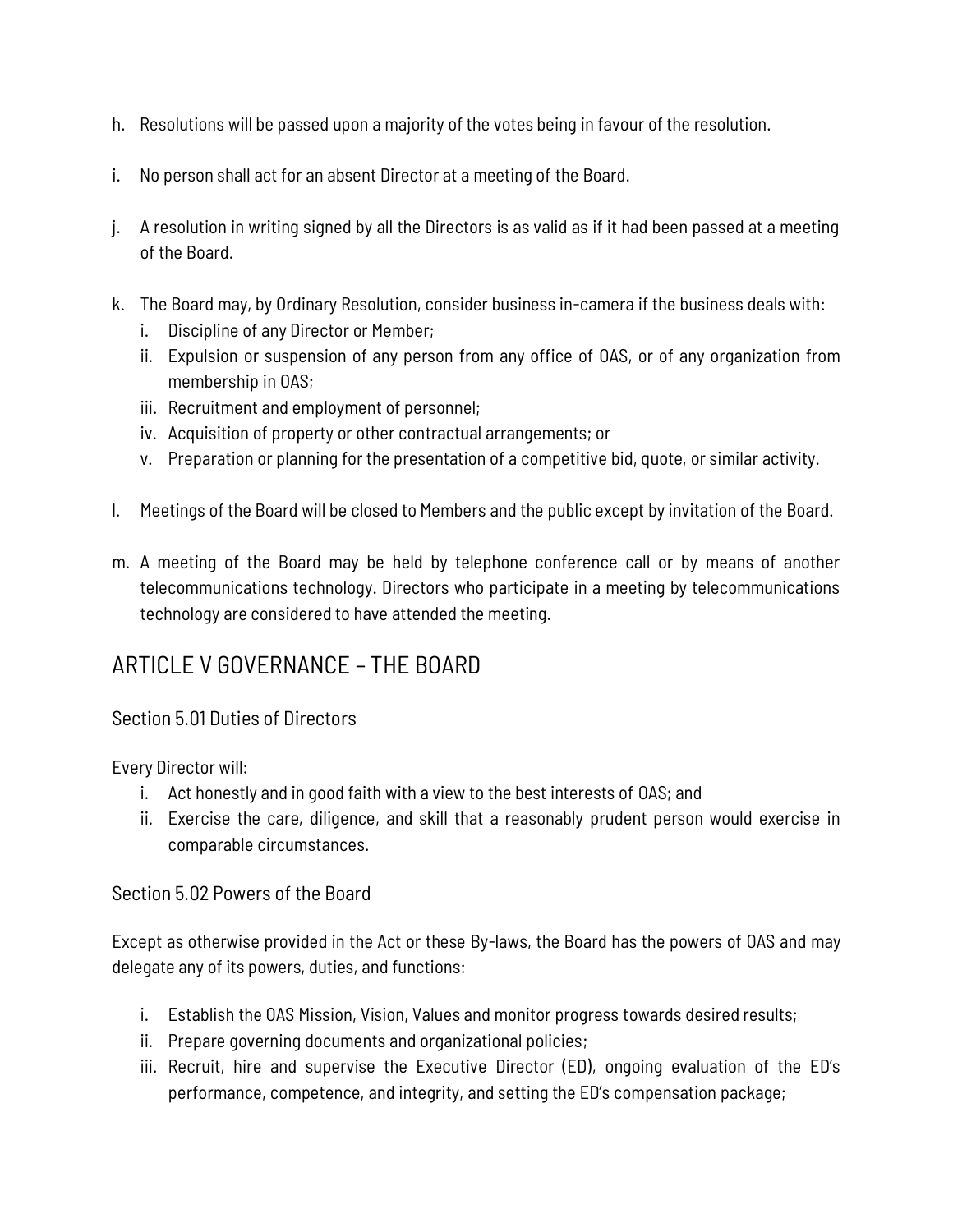- iv. Advocate and liaise with the stakeholder bodies including but not limited to government and CAS and other provincial or territorial sport organizations;
- v. Oversee mechanisms for mediation of disputes, appeals and independent arbitration;
- vi. Assess the Board's performance and effectiveness in relation to these outputs;
- vii. Present annually to the membership an audited financial statement of OAS;
- viii.Monitor OAS's progress toward achievement of stated results;
- ix. Direct and control monies, funds, investments and securities of OAS including the power to:
	- Borrow money upon the credit of OAS;
	- Limit or increase the amount to be borrowed;
	- Issue debentures or other securities;
	- Pledge or sell such debentures or other securities for such sums and at such prices as may be deemed expedient;
	- Secure any such debentures, or other securities, or any other present or future borrowing or liability of OAS, by mortgage, hypothec, or charge; or
	- Pledge of all or any currently owned or subsequently acquired real and personal, movable, and immovable, property of OAS.
- x. Approve annually all fees, dues, levies, tolls and charges imposed by OAS;
- xi. Fulfill any responsibilities required by law; and
- xii. Undertake its activities and responsibilities in the best interests of OAS.

# ARTICLE VI OFFICERS

## Section 6.01 Composition

The elected Officers of OAS shall be:

- i. President;
- ii. Vice-president;
- iii. Secretary; and
- iv. Treasurer.

## Section 6.02 Eligibility

Any Director may be elected as an Officer.

## Section 6.03 Manner of Election or Appointment

Elections shall be decided by a majority vote of the Directors and shall take place within thirty (30) days after a meeting of the Members at which elections were held. The Board shall elect a President, a Vice-President, the Treasurer and Secretary. The Officers shall number not fewer than three (3).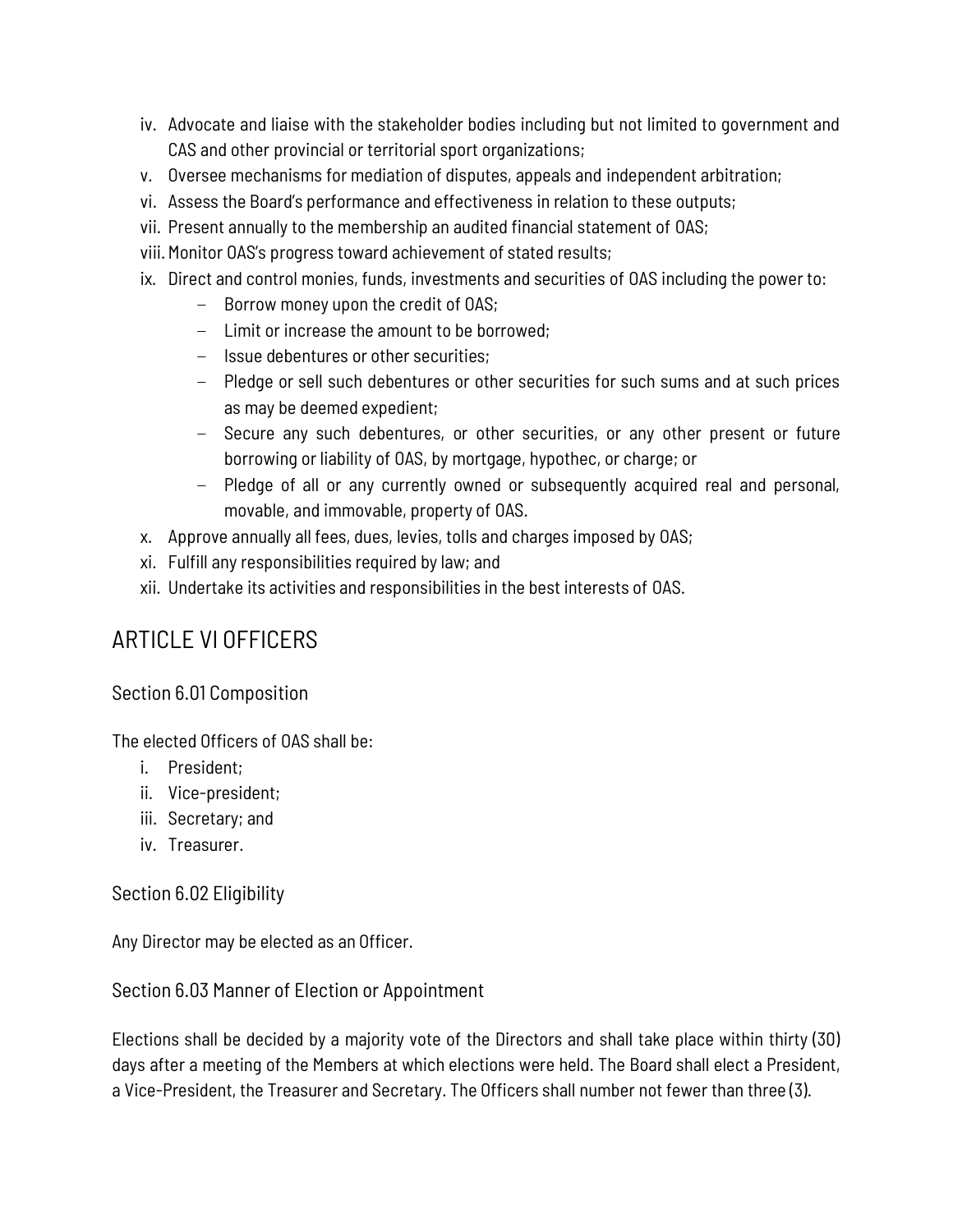# Section 6.04 Term

All Officers shall hold office for a term of one (1) year unless they resign, are removed from, or vacate their office. Retiring Officers shall be eligible for re-appointment. Any vacancy occurring in respect of any office may be filled at any time by the Board.

## Section 6.05 Multiple Positions

With the exception of the position of President, a Director may hold multiple Officer positions.

## Section 6.06 Removal

- a. An Officer may be removed by Ordinary Resolution at a meeting of the Board or of the Members, provided the Officer has been given notice of and the opportunity to be present and to be heard at the meeting where such Ordinary Resolution is put to a vote. If the Officer is removed by the Members, their position as a Director will automatically and simultaneously be terminated.
- b. Any Officer may be removed automatically if:
	- i. An Officer resigns by delivering a written notice of such resignation to the Secretary, which resignation shall take effect upon delivery;
	- ii. The Officer fails to meet the requirements of the OAS's policies for screening;
	- iii. The Officer is found by a court to be of unsound mind;
	- iv. The Officer becomes bankrupt; or
	- v. The Officer is deceased.

## Section 6.07 Vacancy

Where the position of an Officer, excluding the President, becomes vacant for whatever reason and there is still a quorum of Directors, the Board may, by Ordinary Resolution, appoint a qualified individual to fill the vacancy for the remainder of the vacant position's term of office.

## Section 6.08 Duties

- a. The President (Chair) shall:
	- i. Be responsible for the general guidance of the Executive Director in the affairs and operations of OAS;
	- ii. Preside as chairperson over all meetings of the Members and meetings of the Board unless an alternate Director has been appointed chair; and
	- iii. Perform such other duties as may from time to time be established or delegated by the Board.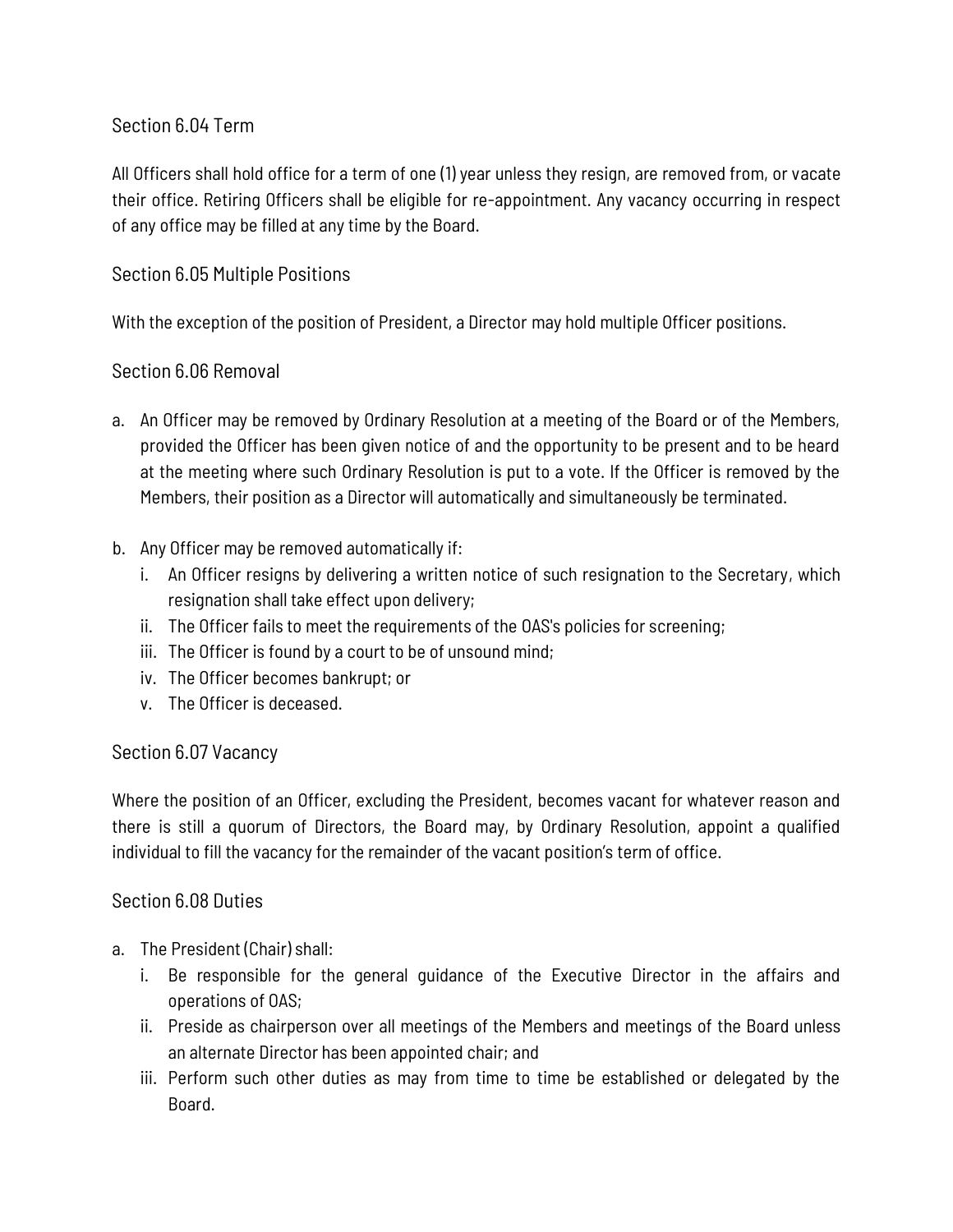- b. The Vice President shall:
	- i. Support and assist the President in all duties;
	- ii. In the absence or disability of the President, have the authority of and perform the duties of the President;
	- iii. Have such other powers and duties as may, from time to time, be delegated by the President or by the Board; and
	- iv. Perform such other duties as may from time to time be established or delegated by the Board.
- c. The Secretary shall:
	- i. Be responsible for the documentation of all amendments to the OAS By-Laws;
	- ii. Ensure that all official documents and records of OAS are properly kept;
	- iii. Keep attendance records of all Board meetings;
	- iv. Cause to be recorded and drafted the minutes of all meetings of the Members and meetings of the Board;
	- v. Send out any notice requirements as described herein; and
	- vi. Perform such other duties as may from time to time be delegated to the Secretary by the Board.
- d. The Treasurer shall:
	- i. Act as the Chair of the Finance and Audit Committee of the Board and in this role, oversee the preparation of financial statements for OAS and the organization of the annual audit of OAS; and
	- ii. Perform such other duties as may from time to time be delegated to the Treasurer by the Board.

# ARTICLE VII COMMITTEES

## Section 7.01 Committees of the Board

- a. The Board may appoint such Ad Hoc Committees as it deems necessary for managing the affairs of OAS and may appoint members of committees or provide for the election of members of committees, may prescribe the duties and terms of reference of committees, and may delegate to any committee any of its powers, duties, and functions (except as prohibited by the Act).
- b. All Board Committees shall be chaired by individuals appointed by the President. These include but are not limited to the following Standing Committees: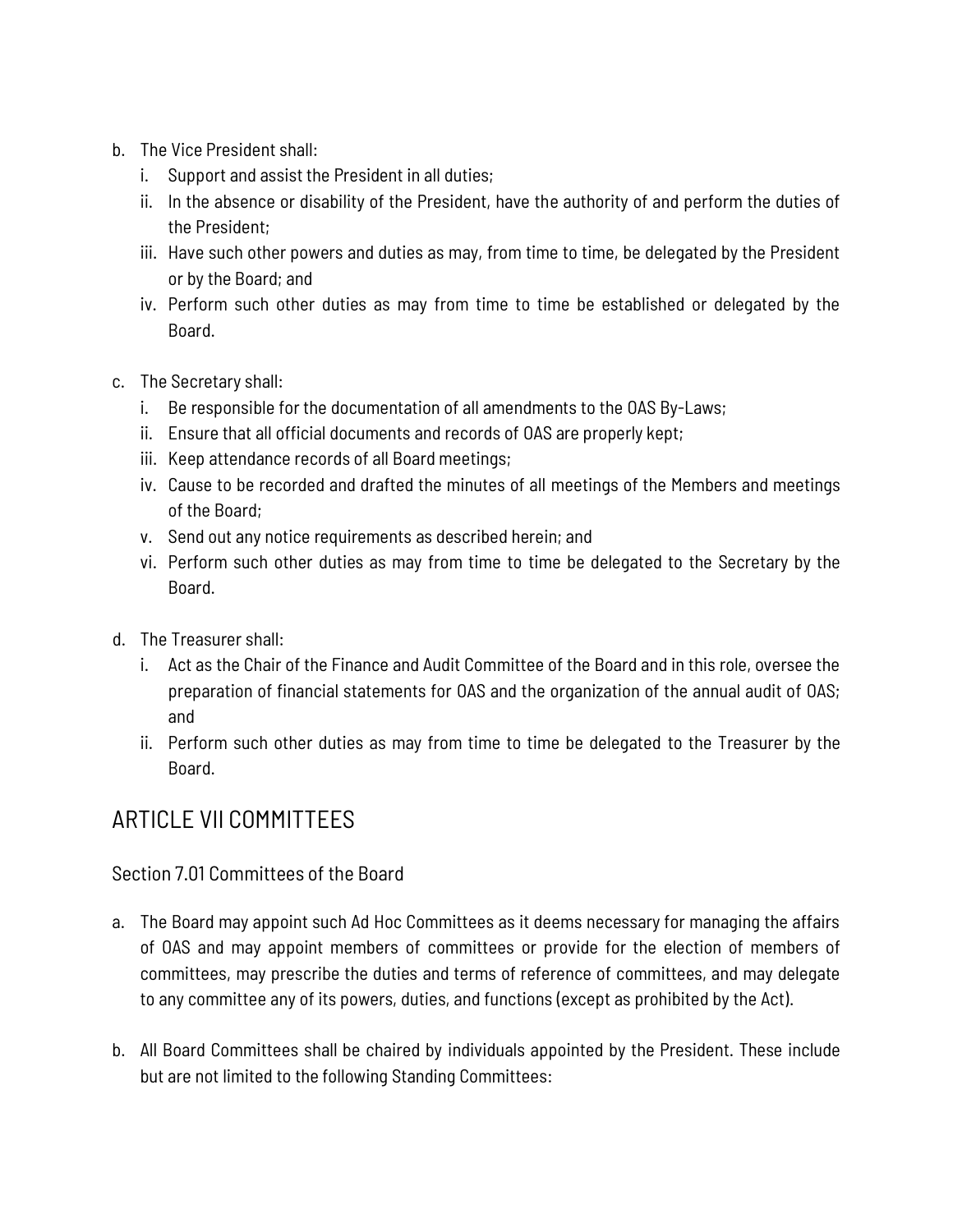- i. Finance and Audit Committee shall assist the Board in fulfilling its oversight responsibilities relating to corporate auditing and reporting, financial policies and strategies and activities, and financial risk management. This responsibility is carried out in accordance with approved policy and generally accepted accounting principles (GAAP);
- ii. Governance and Risk Management Committee shall assist the Board in fulfilling its oversight responsibilities relating to the strategy, policies, and management and organization of OAS programs;
- iii. Nominations Committee will comply with the Nominations Policy and, as an overview, is responsible to seek, identify and recruit, on a continuing basis, qualified and skilled individuals capable of, and committed to, providing effective leadership to OAS as a Director. The Nominations Committee may make recommendations to the Members prior to elections as to their preferred slate of candidates; and
- iv. Human Resources Committee shall assist the Board in fulfilling its oversight responsibilities relating to human resource and compensation matters.

# Section 7.02 Committees of the Executive Director

The Executive Director may from time to time create committees on such terms and conditions as necessary to deal with matters that the Executive Director deems necessary to support the achievement of the desired direction of OAS.

## Section 7.03 Terms of Reference

The following shall apply in respect of all Board Committees and Ad Hoc Committees of the Board:

- i. All Committees shall have such numbers as may be determined by the President in the case of Board committees or by the Board if an Ad Hoc Committee is created by the Board;
- ii. The chairperson of each committee shall be appointed by the President at the time the President or the Board appoint the members thereof, and such individual shall preside over all meetings of each respective committee;
- iii. Director and non-Director members of the committee are at the discretion of the President and chairperson;
- iv. All committee meetings shall be called by the President or by the chairperson of each committee;
- v. Notice of a meeting of a committee may be written or verbal and a quorum shall be a majority of members of the committee;
- vi. At all meetings of each committee, minutes shall be taken, and every issue shall be decided by a majority of votes cast;
- vii. Voting shall be by an agreed upon method unless a majority of committee members request a secret ballot;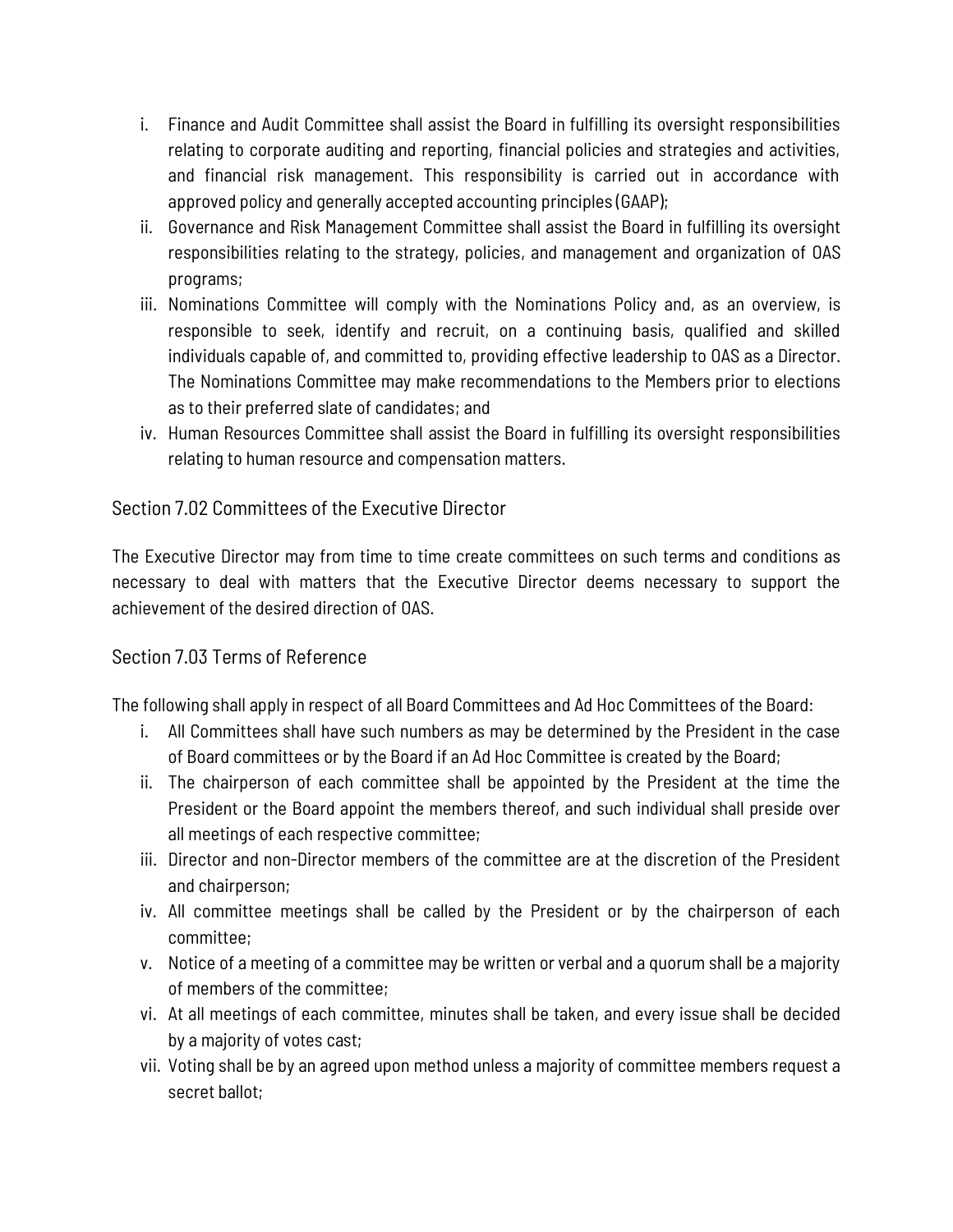- viii. Resolutions shall be passed by a majority of the votes being in favor of the resolution. In the case of a tie, the motion will be considered defeated;
- ix. Members of a committee shall not be entitled to vote by proxy;
- x. Members of a committee shall be removable by a majority vote of the Board; and
- xi. All Ad Hoc Committees shall run until the next Annual Meeting unless otherwise concluded.

#### Section 7.04 Removal

The Board may remove any member of any committee.

#### Section 7.05 Debts

No committee will have the authority to incur debts in the name of OAS.

# ARTICLE VIII FINANCE AND MANAGEMENT

## Section 8.01 Fiscal Year

Unless otherwise determined by the Board, the OAS fiscal year will be April 1 to March 31.

#### Section 8.02 Bank

The banking business of OAS will be conducted at such financial institution as the Board may determine.

#### Section 8.03 Auditors

- a. At each Annual Meeting the Members will appoint an auditor to audit or conduct a review engagement of the books, accounts, and records of OAS in accordance with the Act. The auditor will hold office until the next Annual Meeting. The auditor will not be an employee, Officer, or Director of OAS and must be permitted to conduct an audit or review engagement of OAS under the Public Accounting Act, 2004, as amended.
- b. The financial statements of OAS will be presented annually to the Members at the Annual Meeting in accordance with the Act and must be:
	- i. Audited, as defined by the Canadian Institute of Chartered Accountants (CICA), by a public accountant if OAS's annual gross revenue is greater than or equal to \$150,000, or OAS has greater than or equal to 1,000 registered individuals;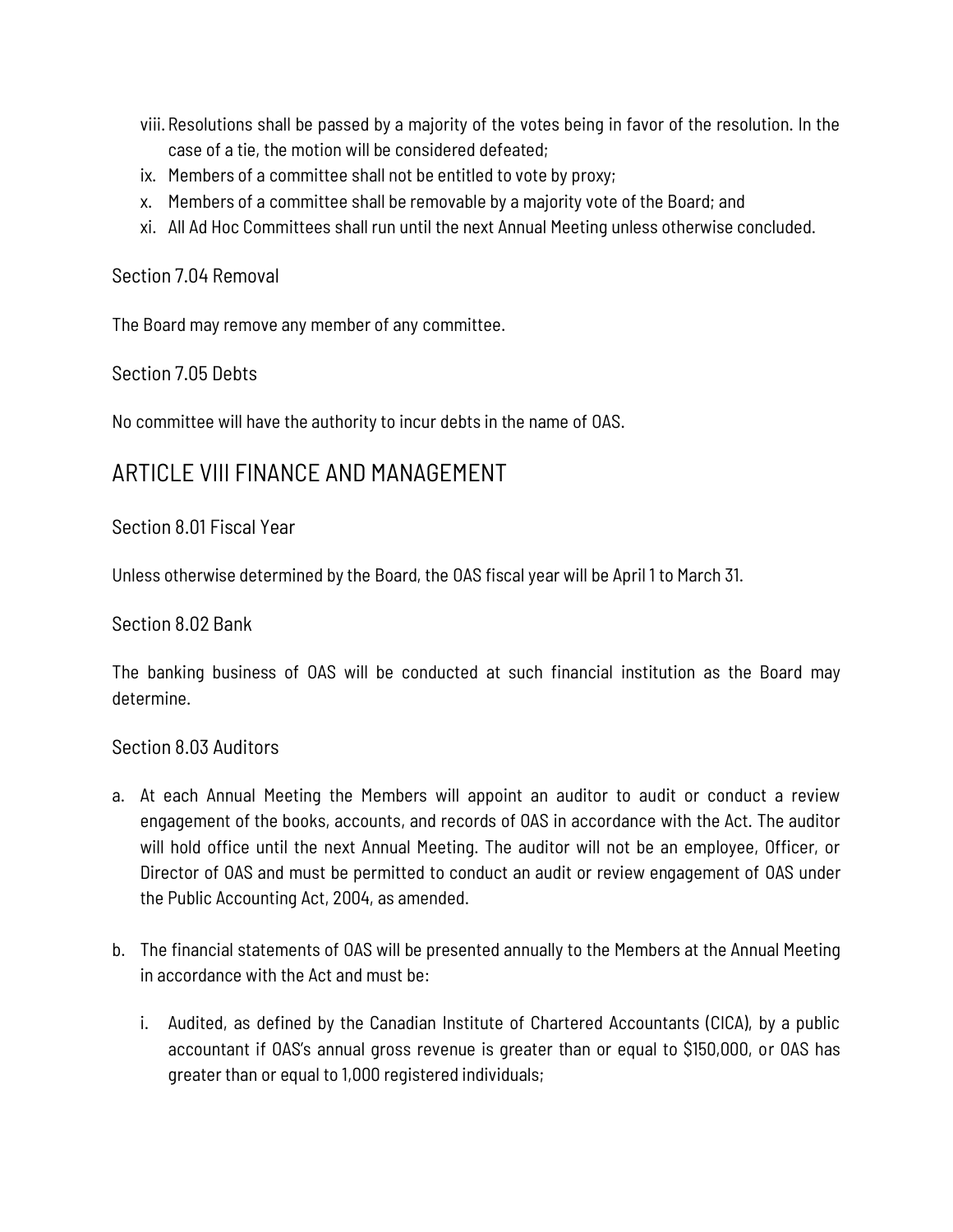- ii. Reviewed by a Public Accountant, Certified General Accountant or Certified Management Accountant through a Financial Review Engagement, as defined by CICA, if OAS's annual gross revenue is less than \$150,000 but greater than or equal to \$100,000, or OAS has fewer than 1,000 but greater than or equal to 500 registered individuals; or
- iii. Signed with a Notice to Reader prepared by a Public Accountant, Certified General Accountant or Certified Management Accountant if OAS's annual gross revenue is less than \$100,000 but greater than or equal to \$10,000.

# Section 8.04 Annual Financial Statements

The Directors will approve financial statements (evidenced by signature of one or more Directors) of the last fiscal year of OAS but not more than six (6) months before the Annual Meeting and present the approved financial statements before the Members at every Annual Meeting. A copy of the Annual Financial Statements will be provided to any Member requesting a copy of the Financial Statements not less than twenty-one (21) days before the Annual Meeting. The Financial Statements will include:

- i. The financial statements;
- ii. The auditor's report; and
- iii. Any further information respecting the financial position of OAS.

# Section 8.05 Books and Records

The necessary books and records of OAS required by these By-laws or by applicable law will be necessarily and properly kept. The books and records include, but are not limited to:

- a) The OAS's articles and By-laws;
- b) The minutes of meetings of the Members and of any committee of Members;
- c) The resolutions of the Members and of any committee of Members;
- d) The minutes of meetings of the Directors or any committee of Directors;
- e) The resolutions of the Directors and of any committee of Directors;
- f) A register of Directors;
- g) A register of Officers;
- h) A register of Members; and
- i) Account records adequate to enable the Directors to ascertain the financial position of the Corporation on a quarterly basis.

## Section 8.06 Signing Authority

Signing authority to bind the organization shall include any two of the following: The President, the Vice President, Treasurer, Secretary or Executive Director. The Board may authorize other persons to sign on behalf of OAS. Staffing agreements may be signed by the Executive Director.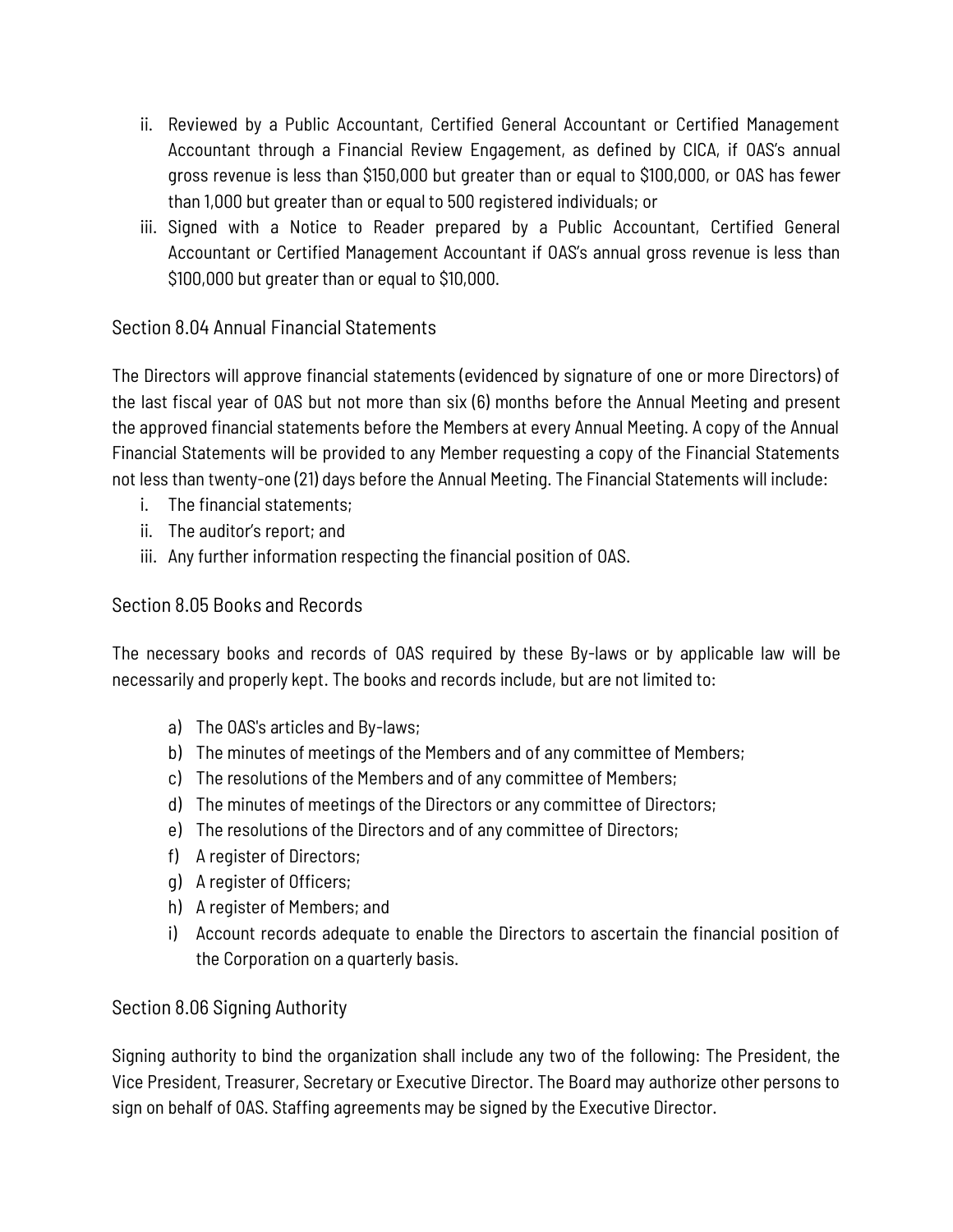# Section 8.07 Property

OAS may acquire, lease, sell, or otherwise dispose of securities, lands, buildings, or other property, or any right or interest therein, for such consideration and upon such terms and conditions as the Board may determine.

## Section 8.08 Borrowing

OAS may borrow funds upon such terms and conditions as defined in these By-laws.

# Section 8.09 Remuneration

All Directors, Officers and members of committees will serve their term of office without remuneration (unless approved by at a meeting of Members) except for reimbursement of expenses as approved by the Board. This section does not preclude a Director or member of a committee from providing goods or services to OAS under contract or for purchase. Any Director or member of a committee will disclose the conflict or potential conflict in accordance with these By-laws.

# Section 8.10 Conflict of Interest

A Director, Officer or member of a committee who has an interest in, or who may be perceived as having an interest in, a proposed contract or transaction with OAS shall: Disclose fully and promptly the nature and extent of such interest to the Board or committee, as the case may be; refrain from voting or speaking in debate on such contract or transaction; refrain from influencing the decision on such contract or transaction; and otherwise comply with the requirements of the Act regarding conflict of interest.

# ARTICLE IX AMENDMENT OF BY-LAWS

# Section 9.01 Voting

- a. These By-laws may only be amended, revised, repealed, or added to:
	- i. Under the jurisdiction of the Ontario Corporations Act:
		- a) Ordinary Resolution of the Board of Directors. The new, amended, or revised By-law is effective until the next meeting of the Members, at which the Members may ratify the new, amended, or revised By-law by Ordinary Resolution. A new, amended, or revised Bylaw that is not ratified by the Members ceases to have effect and no new By-law of the same or like substance has any effect until ratified at a meeting of the Members; or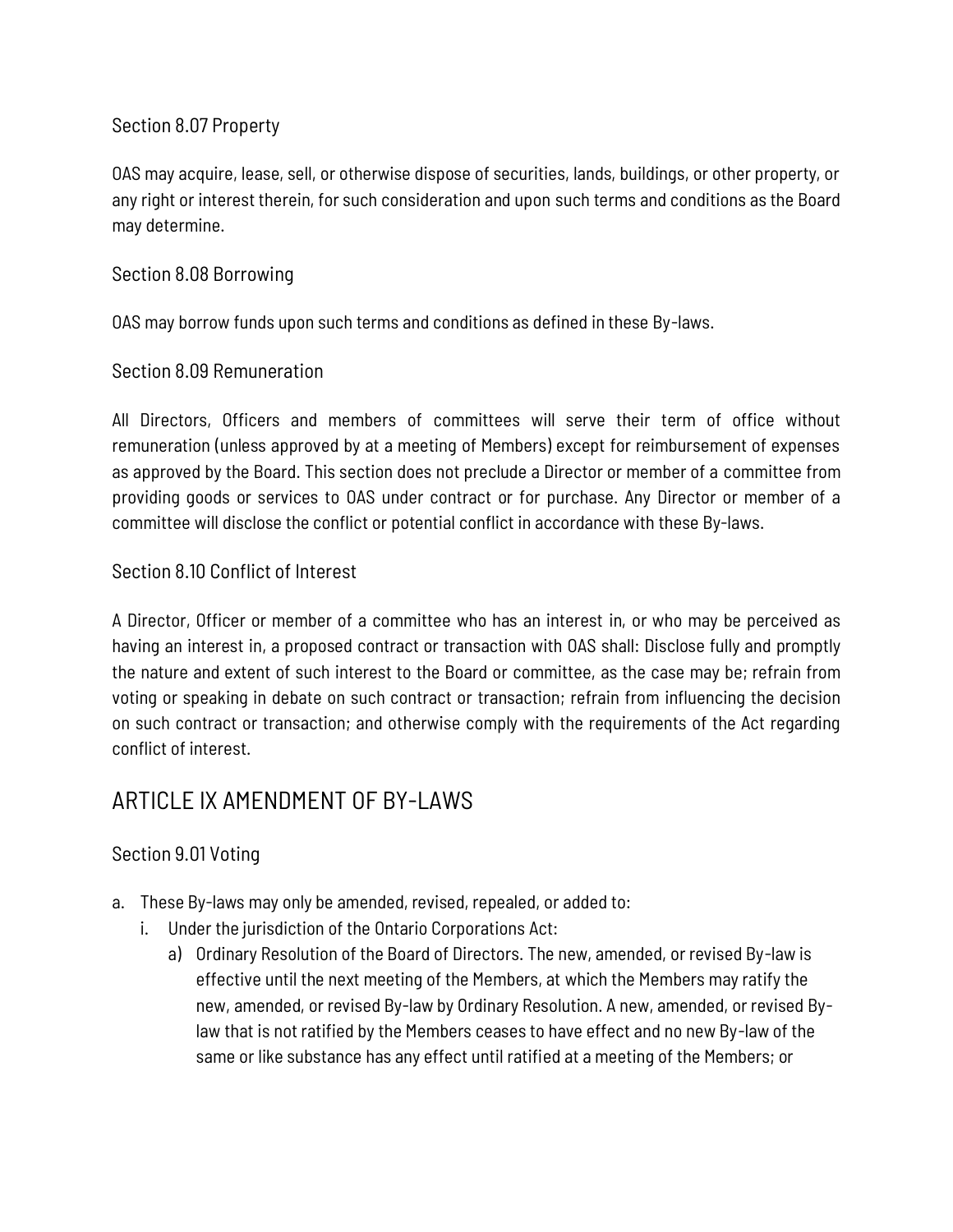- b) Ordinary Resolution of the voting Members present at a Special Meeting duly called to amend, revise, or repeal these By-laws. Any amendments, revisions, addition or deletions will be effective immediately.
- ii. Under the jurisdiction of the Ontario Not-for-profit Corporations Act, and subject to Article X (when applicable):
	- a) By Ordinary Resolution of the Board. Any By-laws amendments will be submitted to the Members at the next meeting of Members and, except for those amendments that are considered fundamental changes, the voting Members may confirm, reject, or amend the By-laws by Ordinary Resolution.
	- b) By a Member entitled to vote who may make a proposal to make, amend, or repeal a Bylaw in accordance with the Act which requires at least sixty (60) days' notice. Any By-laws amendments will be submitted to the Members at the next meeting of Members and, except for those amendments that are considered fundamental changes, the voting Members may confirm, reject, or amend the By-laws by Ordinary Resolution.
- b. By-law amendments are effective from the date of the resolution of the Directors unless rejected or amended by the voting Members at a meeting of the Members.

## Section 9.02 Notice in Writing

- a. In these By-laws, written notice will mean notice that is hand-delivered or provided by mail, fax, electronic mail, or courier to the address of record of the individual, Director, Officer, or Member, as applicable.
- b. Date of notice will be the date on which receipt of the notice is confirmed verbally where the notice is hand- delivered, electronically where the notice is faxed or emailed, or in writing where the notice is couriered, or in the case of notice that is provided by mail, five (5) days after the date the mail is post-marked.
- c. The accidental omission to give notice of a meeting of the Board or of the Members, the failure of any Director or Member to receive notice, or an error in any notice that does not affect its substance will not invalidate any action taken at the Meeting.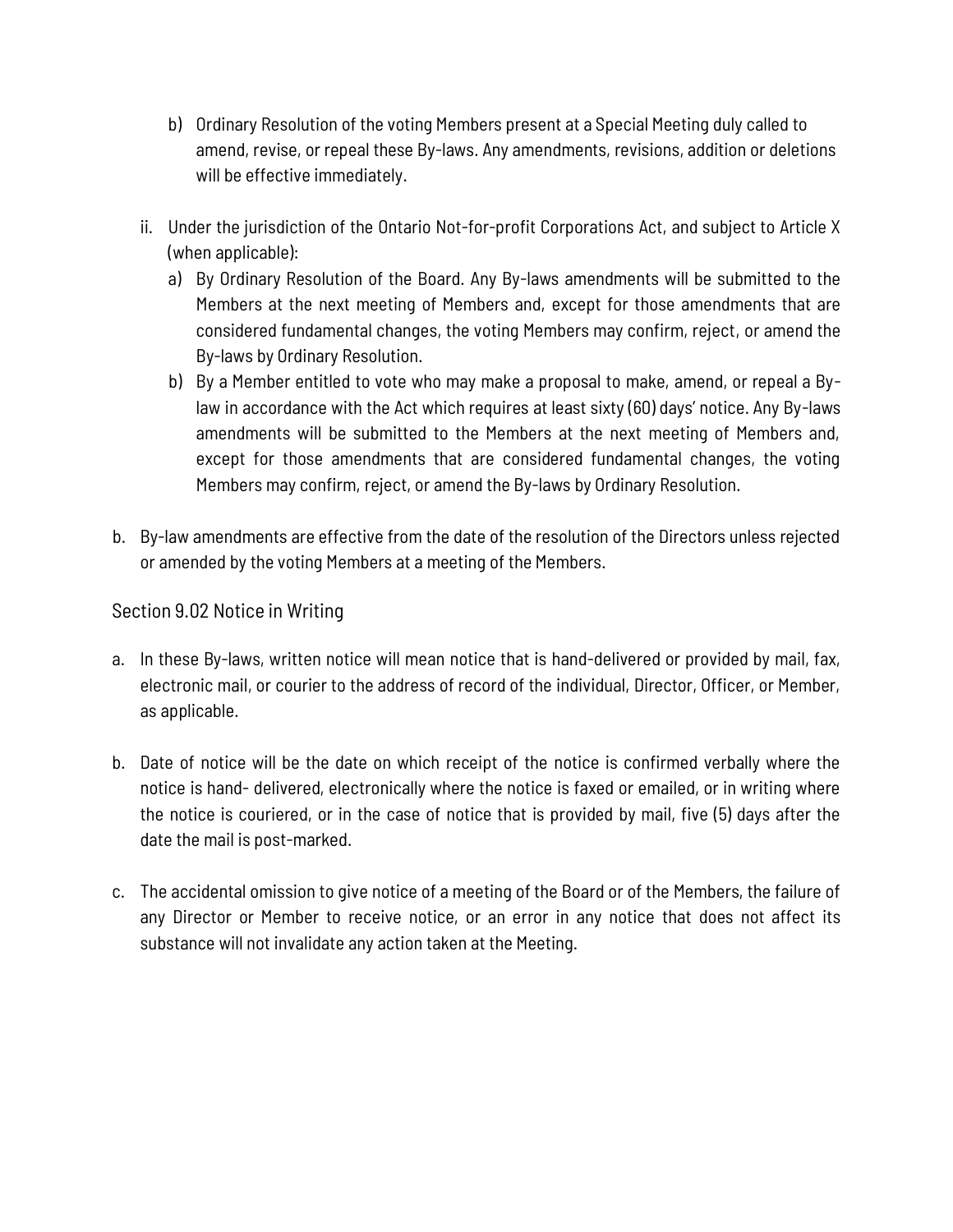# ARTICLE X FUNDAMENTAL CHANGES

Section 10.01 Fundamental Changes

Under the jurisdiction of the Ontario Not-for-Profit Corporations Act*,* a Special Resolution of all Members (whether voting or non-voting) is required to make the following fundamental changes to the By-laws or articles of OAS. Fundamental Changes are defined as follows:

- a) Change OAS's name;
- b) Add, change, or remove any restriction on the activities that OAS may carry on;
- c) Create a new category of Members;
- d) Change a condition required for being a Member;
- e) Change the designation of any category of Members or add, change, or remove any rights and conditions of any such category;
- f) Divide any category of Members into two or more categories and fix the rights and conditions of each category;
- g) Add, change, or remove a provision respecting the transfer of a membership;
- h) Increase or decrease the number of, or the minimum or maximum number of, Directors;
- i) Change the purposes of OAS;
- j) Change to whom the property remaining on liquidation after the discharge of any liabilities of OAS is to be distributed;
- k) Change the manner of giving notice to Members entitled to vote at a meeting of Members;
- l) Change the method of voting by Members not in attendance at a meeting of the Members; or
- m) Add, change, or remove any other provision that is permitted by the Act.

# ARTICLE XI DISSOLUTION

## Section 11.01 Dissolution

Upon dissolution of OAS and after payment of all debts and liabilities, its remaining property shall be distributed to organizations which carry on their work solely in the province of Ontario.

# ARTICLE XII INDEMNIFICATION

## Section 12.01 Shall Indemnify

OAS will indemnify and hold harmless out of the funds of OAS each Director and any individual who acts at OAS's request in a similar capacity, their heirs, executors and administrators from and against any and all claims, charges, expenses, demands, actions or costs, including an amount paid to settle